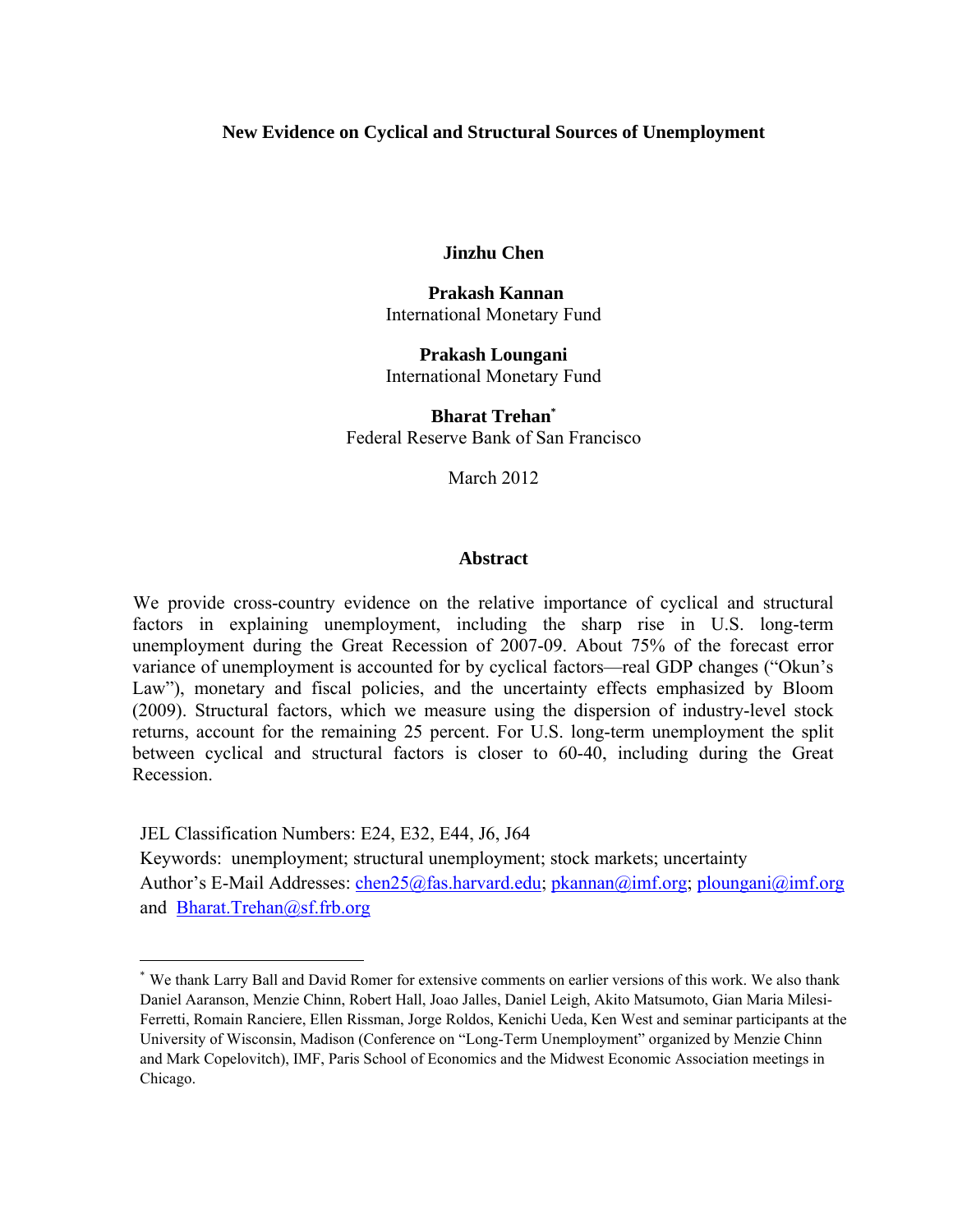#### **I. INTRODUCTION**

Are persistent increases in unemployment cyclical or structural? The question is timely and timeless. It is timely because the sharp run-up in U.S. unemployment rates since 2007 has triggered a debate on the contribution of structural factors; it is timeless because nearly every persistent increase in unemployment over the past 100 years has been marked by a debate of this kind. Krugman (2010) states that the present "high unemployment in America is the result of inadequate demand—full stop", whereas Kocherlakota (2010) asserts that "firms have jobs, but can't find appropriate workers. The workers want to work, but can't find appropriate jobs."

The jobless recovery following the 2001 U.S. recession led some observers, notably Groshen and Potter (2003), to assign a significant role to structural factors, while others took a more skeptical view (e.g. Aaronson, Rissman and Sullivan, 2004). Going further back in time, the persistent unemployment of the Great Depression was also attributed by some to "a great shortage of labor of certain kinds" (Clague 1935). Likewise, the causes of the high unemployment in Great Britain during the interwar years were a matter of intense debate then and to this day (see Benjamin and Kochin, 1979; Loungani, 1991; Brainard, 1992; Nason and Vahey, 2006).

The U.S. unemployment rate rose sharply over the Great Recession of 2007-09 from 4.4 percent in May 2007 to 10.1 percent in October 2009—accompanied by a striking increase in the duration of unemployment. As shown in Figure 1, while the average duration of unemployment has been inching upwards for a number of years, it rose sharply in the recession and continued to increase well after the peak in the unemployment rate. Recent readings, which show average unemployment spells in excess of 40 weeks, are about 20 weeks above the previous highest duration seen in data going back to the early 1960s.<sup>2</sup>

 $\overline{a}$ 

<sup>&</sup>lt;sup>2</sup> Effective January 2011, the Current Population Survey (CPS) was modified to allow respondents to report durations of unemployment of up to 5 years. Prior to that time, the CPS accepted unemployment durations of up to 2 years; any response of unemployment duration greater than this was entered as 2 years. For the first 6 months of 2011, the new measure of mean duration exceeded the old by 2.3 weeks on average.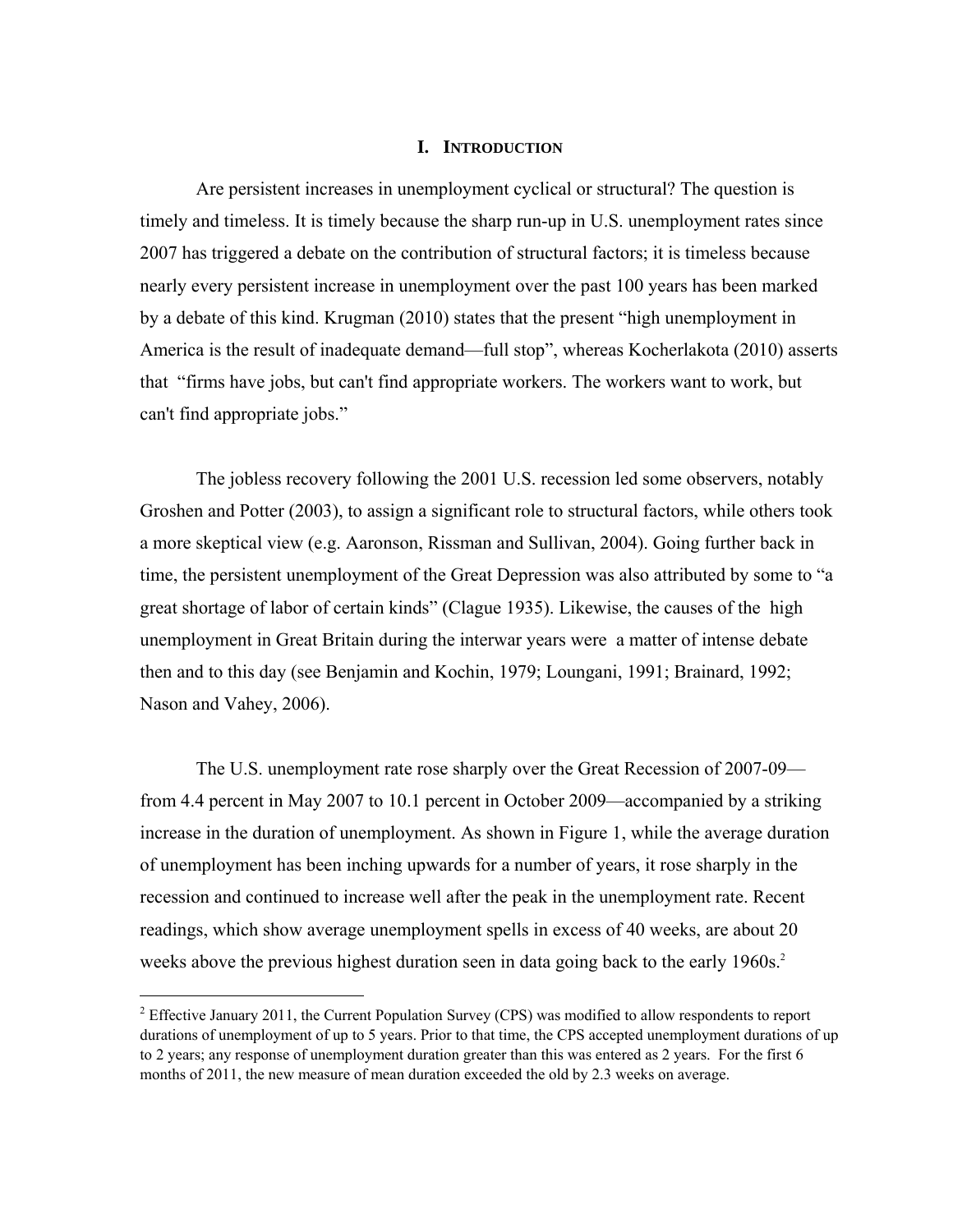Figure 2 shows the breakdown of unemployment by duration of unemployment spells, which underlie the changes in average duration. While short-term spells (less than 5 weeks) also showed an uptick, it is the increase in medium-term and long-term spells (greater than 27 weeks) that is particularly alarming. In Figure 3, the increase in U.S. unemployment rates during the Great Recession is compared with that in 12 other industrialized countries. While there have been increases elsewhere as well, there is also considerable heterogeneity in unemployment outcomes.

The severity and persistence of output declines during the Great Recession are clearly the dominant factor in pushing up U.S. unemployment (Elsby, Hobijn and Sahin, 2010) and in explaining the cross-country differences in unemployment (IMF 2010). But studies by Kirkegaard (2009) and Sahin, Song, Topa and Violante (2011) suggest that structural factors may have played a role as well. Kirkegaard (2009) extends the analysis of Groshen and Potter to study structural and cyclical employment trends in the U.S. economy during the Great Recession. He finds that there has been a sharp increase in "the relative employment weight of industries undergoing structural change in the current cycle", which he concludes "can be expected to increase the necessity for unemployed Americans to take new jobs in industries different from the ones in which they were previously employed."

Sahin, Song, Topa and Violante (2011) measure mismatch in the U.S. and U.K. labor market, defined as the distance between the observed allocation of unemployment across sectors and the allocation that would prevail under costless mobility. Using data on unemployment and vacancies they find that between 0.8 and 1.4 percentage points of the increase in U.S. unemployment during the Great Recession can be attributed to mismatch. This corresponds to between 20% and 25% of the observed increase in unemployment. They also find industrial and occupational mismatches, rather than geographic mismatch, are the sources of the increased unemployment. For the U.K. they find that 0.8 percent of the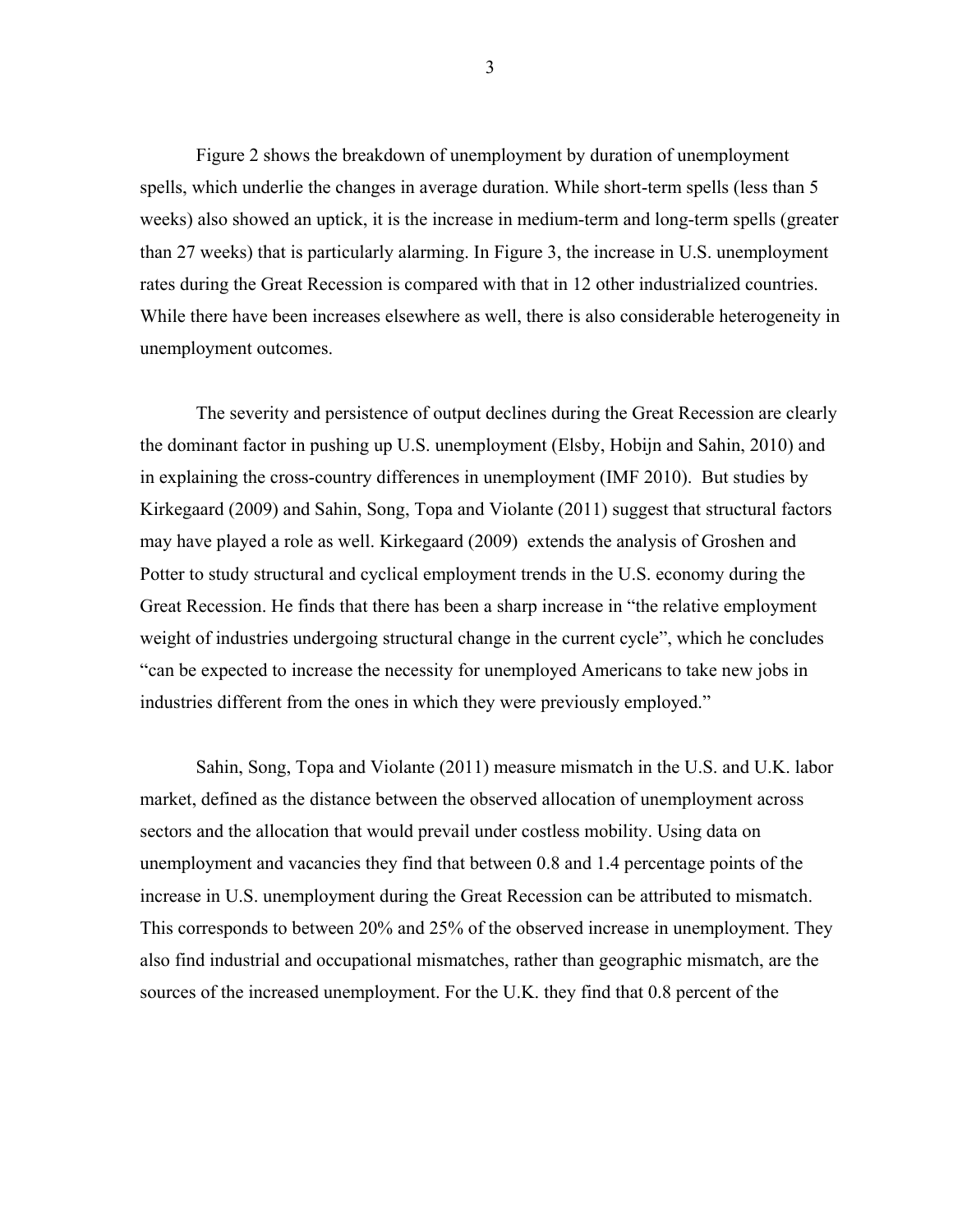increased unemployment—which corresponds to a third of the increase—during the Great Recession was due to mismatch.<sup>3</sup>

Estevao and Tsounta (2011) find that "increases in skill mismatches in [U.S.] states with worse housing market conditions ... are associated with even higher unemployment rates, after controlling for all cyclical factors." They suggest that this could be because "bad local housing conditions may slow the exodus of jobless individuals from a depressed area, thus raising equilibrium unemployment rates." They estimate that the combined impact of skill mismatches and higher foreclosure rates might have raised the U.S. natural rate of unemployment by about  $1\frac{1}{2}$  percentage points since 2007.

This paper provides further evidence on the role of structural factors in accounting for the rise in U.S. unemployment (particularly long-term unemployment), as well as the rise in unemployment in other industrialized countries. Our measure of the intensity of structural shocks implements a conjecture by Black (1987) that periods of greater cross-industry dispersion in stock returns should be followed by increases in unemployment. The idea, as expressed in more recent work by Beaudry and Portier (2004) is that "stock prices are likely a good variable for capturing any changes in agents expectations about future economic conditions". Hence the cross-industry dispersion of stock returns provides an "early signal of shocks that affect sectors differently, and puts more weight on shocks that investors expect to be permanent" (Black 1995). This latter point is important because it is presumably permanent shocks that motivate reallocation of labor across industries.

While explaining developments in unemployment during the Great Recession is an important motivation for our work, the results should be of broader interest for a couple of reasons. First, as noted above, the relative importance of cyclical and structural factors has

<sup>&</sup>lt;sup>3</sup> Barnichon and Figura (2011) study the determinants of the U.S. economy's matching efficiency, i.e., the number of job matches formed each period conditional on unemployment and vacancies. They find that until 2006, most of the changes in matching efficiency could be explained by changes in the composition of the unemployed (for instance, the relative prevalence of workers on temporary vs. permanent layoffs). Since 2006, however, composition has played a much diminished role relative to the role of "dispersion in labor market conditions, the fact that tight labor markets coexist with slack ones." They estimate that in the 2008-2009 recession, the decline in aggregate matching efficiency added  $1\frac{1}{2}$  percentage points to the unemployment rate.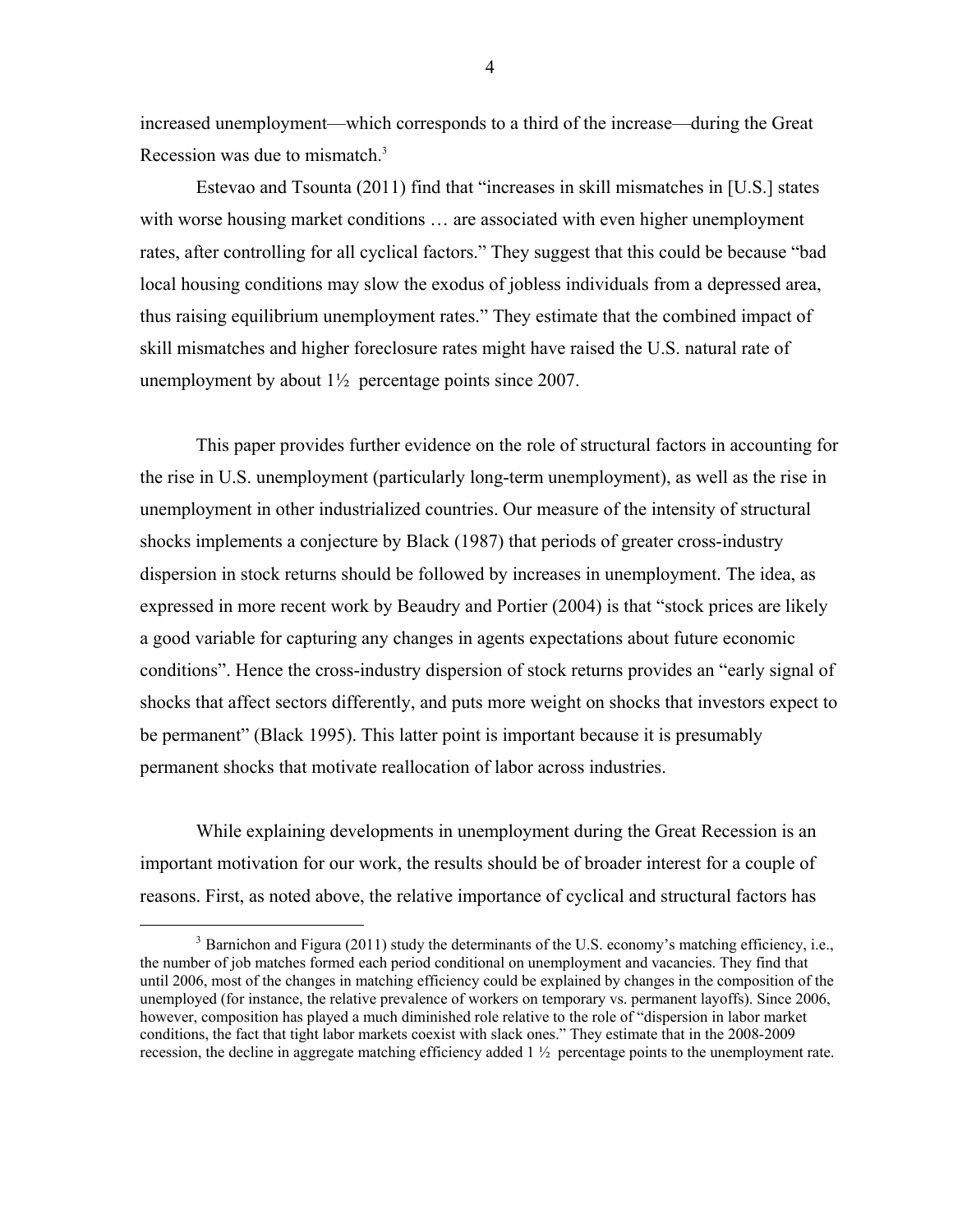long been a source of debate, both in the U.S. and in other countries. While the stock market dispersion measure has been used before (Loungani, Rush and Tave, 1990; Brainard and Cutler, 1993; Loungani and Trehan, 1997), the work in the present paper represents a significant out-of-sample test of that earlier work. With the extension of the data set to the present, it now includes the recessions of 2001 and 2007-2009. We also test if, as seems reasonable, the impact of structural shocks is greater for long-term unemployment than for short-term unemployment. We also extend our results to a new data set, the sample of 12 developed economies listed earlier in Figure 3. Consistent with the earlier studies, the stock market dispersion measure accounts for a significant part of U.S. unemployment fluctuations after controlling for aggregate factors. Moreover, the dispersion index exerts a much greater impact on long-term unemployment than on short-term unemployment. In the cross-country work, we again find that the unemployment rate increases significantly following an increase in stock market dispersion, after controlling for aggregate factors.

Second, while not a direct test, our evidence provides support for recent theoretical work that assigns an important role to structural shocks. Phelan and Trejos (2000) show that permanent changes in sectoral composition can lead to aggregate downturns in a calibrated job creation/job destruction model of the U.S. labor market. Bloom (2009) and Bloom, Floetotto and Jaimovich (2009) propose "uncertainty shocks" as a source of aggregate fluctuations. Surges in uncertainty give firms pause in their hiring and investment decisions, leading to temporarily low factor usage. Bloom uses stock market volatility (in the time dimension) as an empirical measure of uncertainty in the economy. Consistent with his argument that an increase in uncertainty has a temporary negative effect on the economy, we find that an increase in the volatility index raises short duration unemployment but has almost no effect on long duration unemployment. Our stock market dispersion index has a larger effect on aggregate unemployment than Bloom's uncertainty index and, as noted, its impact increases significantly as we move from short to long duration unemployment.

Section II describes the construction of the stock market dispersion index. The next three sections present our evidence for the U.S economy. In section III, we use univariate regressions as in Romer and Romer (2004) to see how aggregate factors affect overall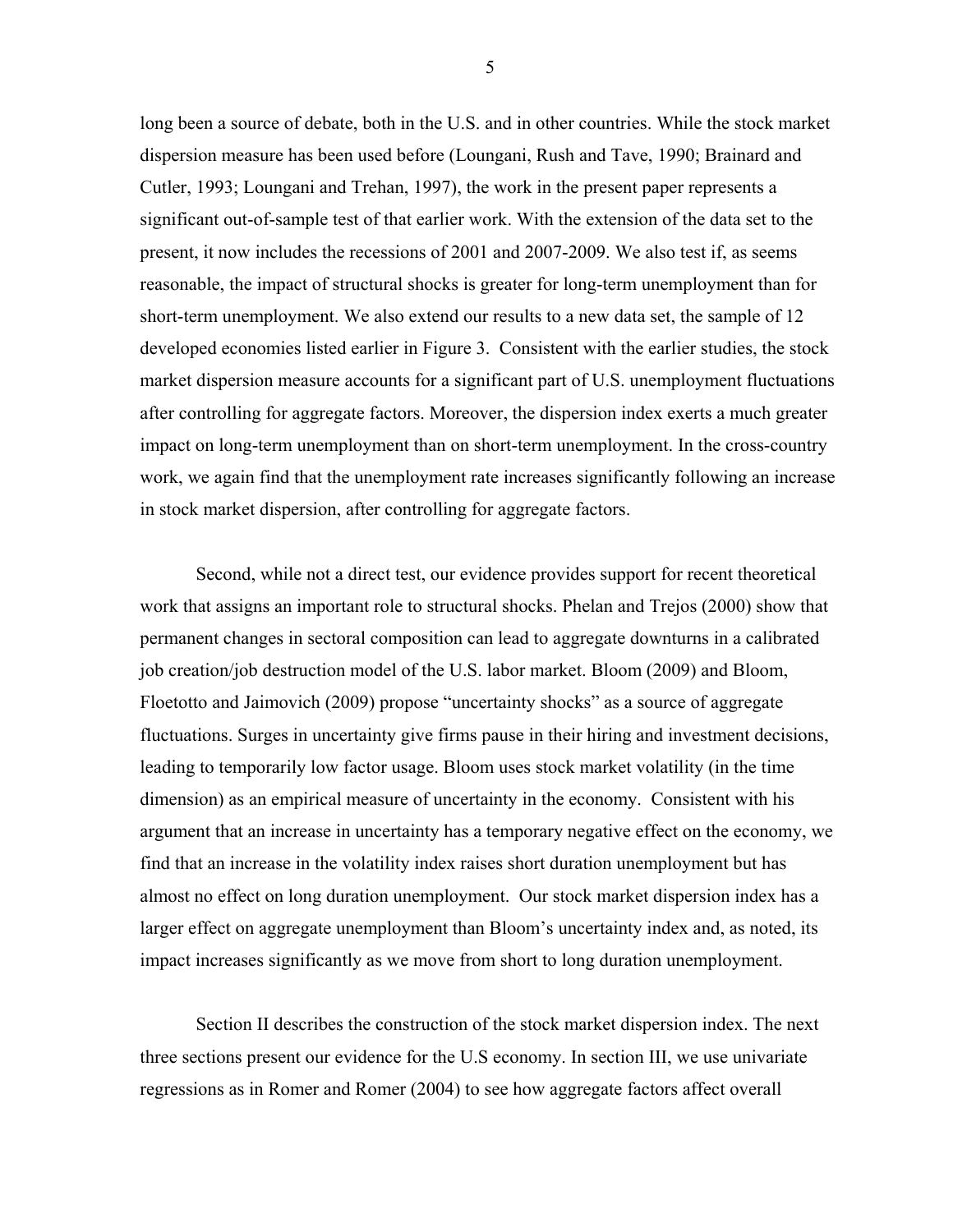unemployment and long-term unemployment. Complementing this evidence, results from a VAR model are presented in section IV. In section V the VAR model is augmented to provide a comparison of the relative performance of the stock market dispersion index and Bloom's uncertainty index. Cross-country evidence from a panel VAR is provided in section VI.

### **II. A STOCK MARKET BASED MEASURE OF SECTORAL SHOCKS**

The amount of labor reallocation that an economy has to carry out can change significantly over time. Some periods may be marked by relatively homogeneous growth in labor demand across sectors, whereas others may be characterized by shifts in the composition of labor demand. While beneficial in the long run, the reallocation of labor in response to sectoral shifts imposes short-run costs in the form of increases in unemployment. The greater the divergence in the fortunes of different industries, the more resources must be moved, and the larger will be the resulting increase in unemployment.

While these ideas are fairly intuitive, constructing a satisfactory measure of sectoral shifts poses an empirical challenge for a couple of reasons. First, as stated by Barro (1986), shocks to the expected profitability of an industry can arrive from "many—mostly unobservable—disturbances to technology and preferences [that] motivate reallocations of resources across sectors." Second, Davis (1985) points out that "allocative disturbances *from any particular source* are likely to occur rather infrequently over available sample sizes," [italics ours] which makes it difficult to incorporate variables explicitly that capture the effects of sectoral shifts into an aggregate unemployment equation.

These considerations motivated Lilien's (1982) construction of a cross-industry employment dispersion index to proxy for the intersectoral flow of labor in response to allocative shocks. Lilien argued that frictions associated with the reallocation of labor across sectors of the economy accounted for as much as half of all fluctuations in unemployment. Many researchers, most notably Abraham and Katz (1986), however, have questioned Lilien's use of employment dispersion as a measure of labor reallocation. Their basic point is that movements in employment dispersion may simply be reflecting the well-known fact that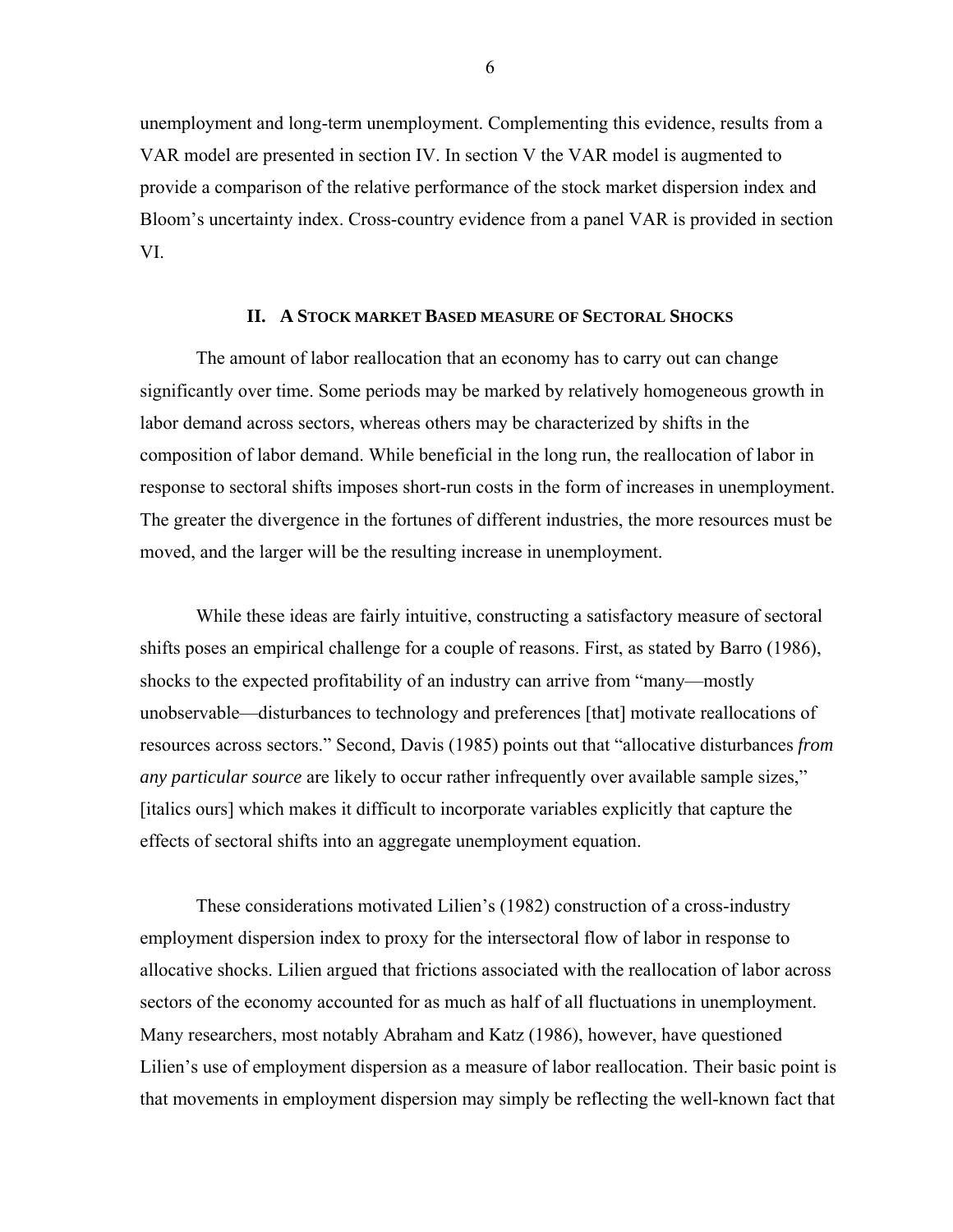the business cycle has non-neutral effects across industries. The increase in the dispersion of employment growth rates could reflect not increased labor reallocation, but simply the uneven impact of aggregate demand shocks on temporary layoffs in different industries. Under certain conditions—for instance, if cyclically responsive industries have low trend growth rates of employment—aggregate demand shocks also can lead to a positive correlation between the dispersion index and aggregate unemployment. Hence there is an observational equivalence between the predictions of the sectoral shifts hypothesis and the more traditional "aggregate demand hypothesis." Though Lilien's paper inspired a significant amount of follow-up work, the debate over the relative importance of sectoral shifts and aggregate shocks in unemployment fluctuations remains unresolved—see Gallipoli and Pelloni (2008) for a comprehensive critical review of the literature.

Loungani, Rush, and Tave (1990) and Brainard and Cutler (1993) attempt to circumvent these problems by employing data on stock prices.<sup>4</sup> The basic intuition is that the relative returns to industry *j* provide information about the long run fortunes of that industry relative to the rest of the economy. Adverse news about the industry, for example, pushes down its stock price today, as investors anticipate hard times. Over time, the industry will shed resources, requiring (both capital and) labor to move elsewhere. Since displaced workers will need to move across industries, they are likely to remain unemployed for longer and the unemployment rate should go up.

Figures 4a and 4b provide some informal evidence in support. The top panel in Figure 4a shows excess returns to homebuilders since the beginning of 2000. Excess returns turned negative in late 2005 and by early 2006 the (3 quarter average of the) excess return had fallen below -10 percent per quarter. The middle panel shows the average duration of unemployment in the construction industry over the same period.<sup>5</sup> This is the average

 $\overline{a}$ 

<sup>&</sup>lt;sup>4</sup> See Shin (1997) for a measure of sectoral shocks based on accounting data, and a comparison to stock market based measures. See Toledo and Marquis (1993) for a measure based on investment data.

 $<sup>5</sup>$  Homebuilders are a subset of the construction industry, but the unemployment data are only available at</sup> relatively high levels of aggregation. We are currently engaged in constructing matching unemployment and stock market series.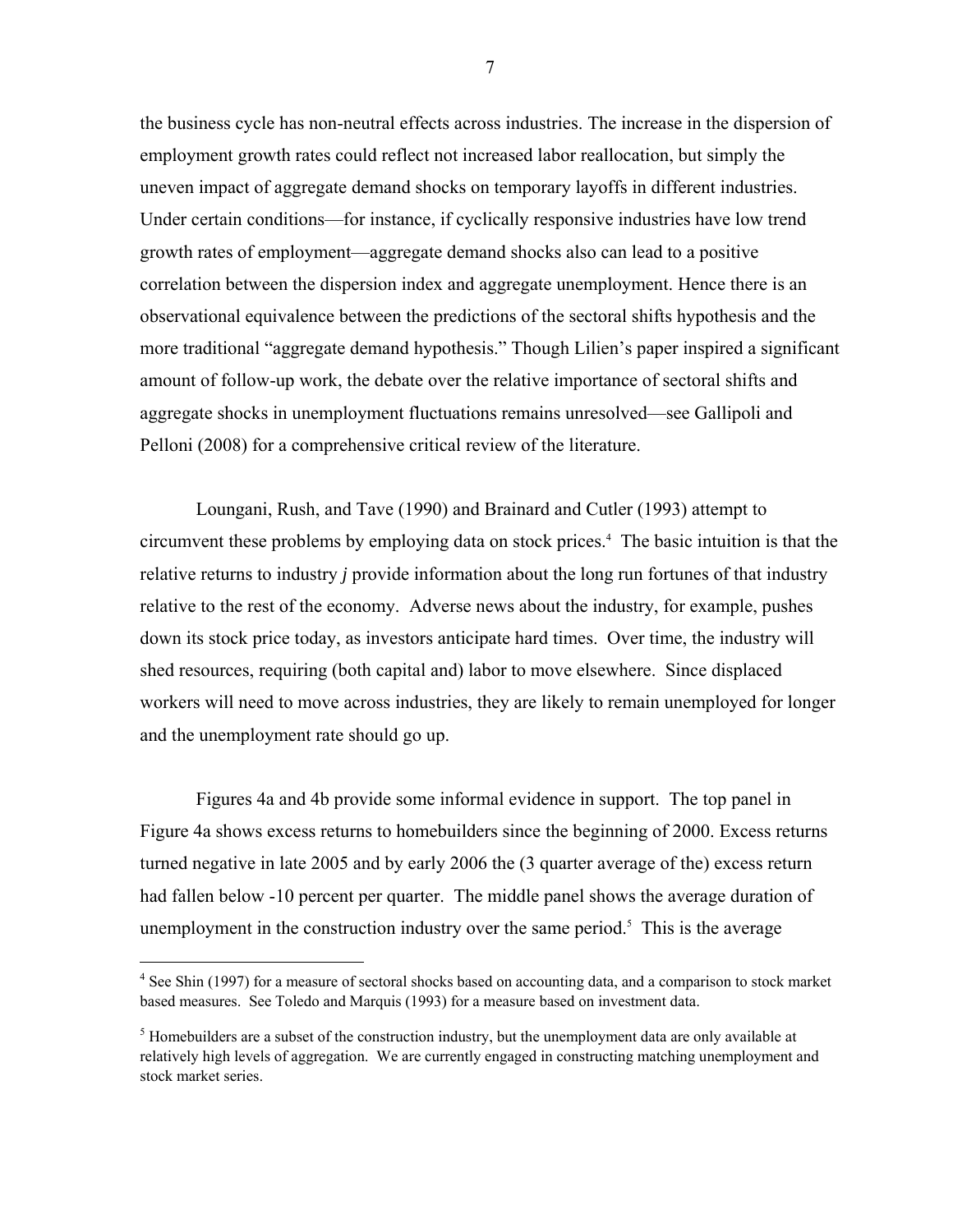number of weeks for which workers whose last job was in the construction industry have been unemployed. Notice that duration in the construction sector does not begin to rise till early in 2008. The bottom panel shows duration in the construction industry relative to the aggregate economy. Here, again, it is the pronounced rise in relative duration since early 2008 that is noticeable.

The top panel of Figure 4b shows excess returns in the commercial banking sector, while the bottom two panels show the average duration of unemployment in the finance industry.6 The decline in excess returns here happens somewhat later than that for homebuilders, though by the end of 2006 excess returns are below -5 percent. Both average and relative duration move up noticeably in 2008 and beyond.

Instead of continuing with an industry by industry examination of stock market returns and labor market developments, here we follow previous work by Loungani, Brainard, etc., and employ a dispersion index. As before, the hypothesis remains that the dispersion of stock returns across industries can be used as a proxy for shocks to the desired allocation of labor, i.e., as a measure of sectoral shifts. For instance, the arrival of positive news regarding the relative profitability of a particular industry is likely to be followed by an increase in stock price dispersion. In the long run, this news is likely to shift the economy's output mix towards the affected industry. This will necessitate a reallocation of resources, and the unemployment rate will rise as part of this process of reallocation of labor across sectors. Thus, an increase in stock price dispersion will be followed by an increase in the unemployment rate.

For this paper, we update the stock market index used in these earlier studies.<sup>7</sup> The basic data consist of Standard and Poor's indexes of industry stock prices, providing comprehensive coverage of manufacturing as well as nonmanufacturing sectors of the economy. The sectoral shifts index is defined as

<u>.</u>

<sup>6</sup> Once again, commercial banks are a subset of the finance industry.

 $7$  Details are in the appendix.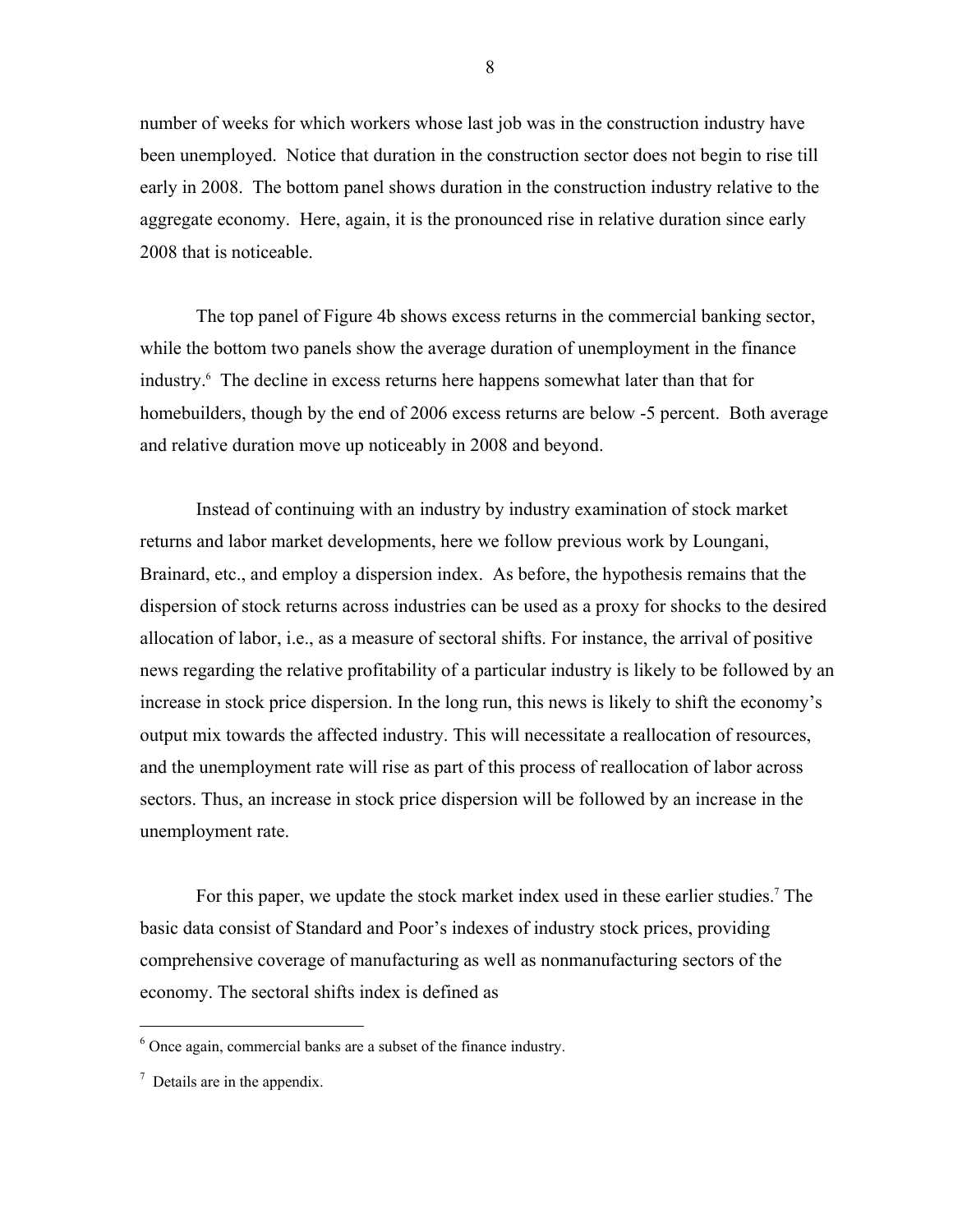$$
Disperson_{t} = \left[\sum_{i=1}^{n} W_{i} (R_{it} - R_{t})^{2}\right]^{1/2}
$$
\n(1)

where  $R_{it}$  is the growth rate of industry *i*'s stock price index,  $R_t$  is the growth rate of the S&P500 (a composite index), and *Wi* is a weight based on the industry's share in total employment. Hence, the sectoral shifts index can be interpreted as the weighted standard deviation of industry stock returns.

An advantage of the stock price dispersion measure relative to Lilien's measure is that unlike employment changes, stock prices respond more strongly to disturbances that are perceived to be permanent rather than temporary. The industry stock price represents the present value of expected profits over time. If the shocks are purely temporary, the innovations will have little impact on the present value of expected profits and, hence, will have little impact on industries' stock prices. But persistent shocks will have a significant impact on expected future profits and will lead to large changes in industries' stock prices. Thus, a dispersion index constructed from industries' stock prices automatically assigns greater weight to permanent structural changes than to temporary cyclical shocks, and so will be less likely to reflect aggregate demand disturbances than a measure based on employment. Furthermore, it is these persistent shocks that are likely to cause productive resources, such as capital and labor, to move across industries.

 Figure 5 shows the behavior of the constructed stock price dispersion index for the U.S. over the period 1962 to 2011. The index displays some cyclical behavior, with recession periods typically associated with an increase in the dispersion index. However, the correlation with the business cycle is far from perfect. For instance, the magnitude of the increase in the index during a particular recession is not necessarily reflective of the depth of the recession. The index increases by much more during the 1974-75 recession than it does during the 1982 recession, even though the latter recession was more severe in terms of output loss and the increase in the unemployment rate. This evidence suggests that changes in the relative profitability of industries during a contraction are not closely correlated with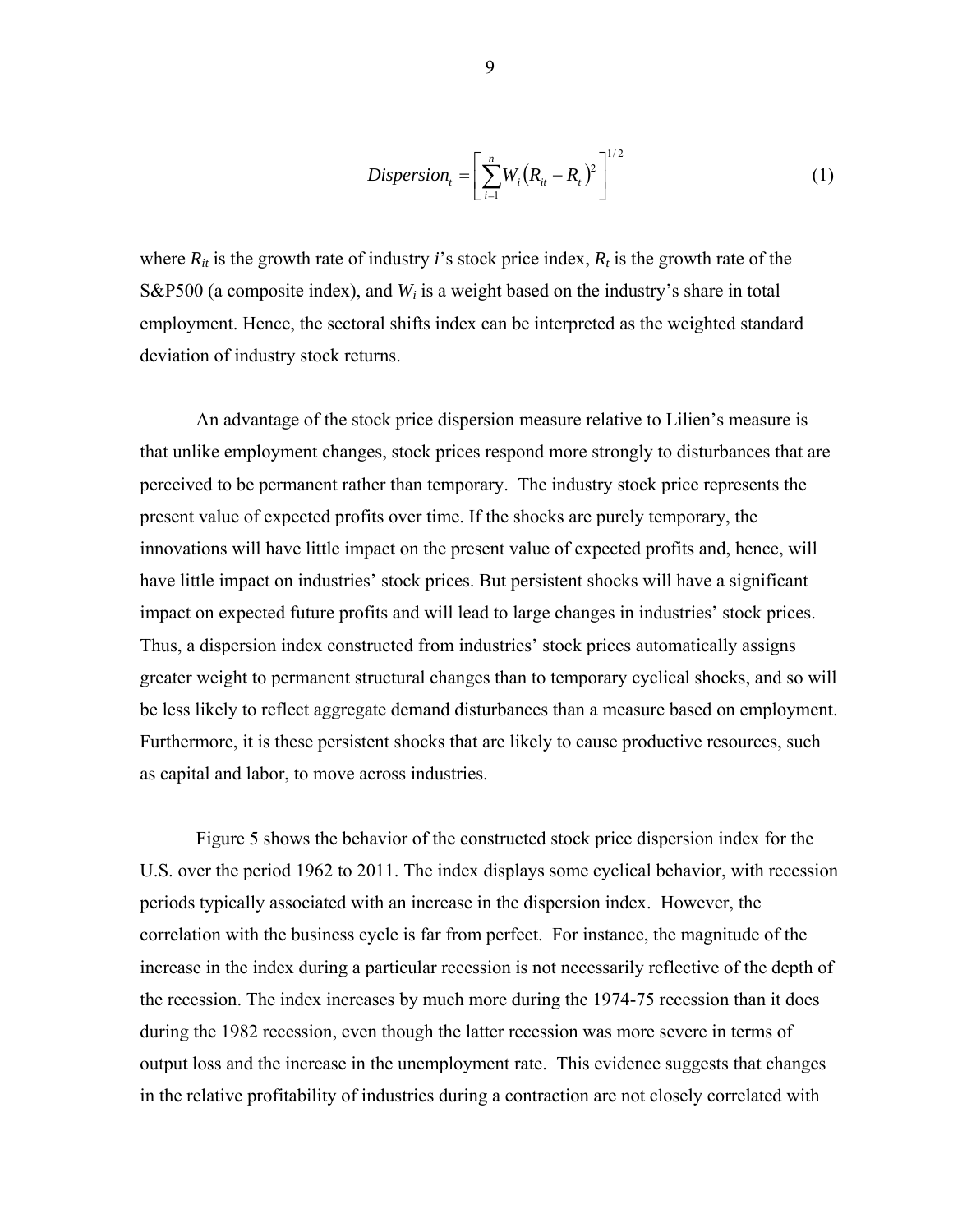the size of the contraction, which is consistent with the interpretation that different recessions are marked by different mixes of sectoral and aggregate shocks. Similarly, the dispersion index has also recorded increases during expansionary periods. The dot-com boom experienced in the late 1990s provides a clear example, as stock prices in the information, technology, and communication sectors experienced much more rapid gains than the market average.

#### **III. CANDIDATE EXPLANATIONS FOR CHANGES IN DURATION**

The behavior of the unemployment rate can potentially be influenced by a variety of factors, both cyclical as well as structural, not all of which can be simultaneously included in a moderately sized VAR. Accordingly, in this section we compare the effects of the dispersion index on unemployment rates (of different durations) with the effects of other key macroeconomic variables, using a single-equation framework similar to Romer and Romer (2004) and Cerra and Saxena (2008). Specifically, we regress changes in the unemployment rate  $(\Delta U)$  on its own lags as well as lagged values of the various "shocks". The lagged values allow for delays in the impact of the shocks on unemployment.<sup>8</sup> The estimated equation is:

$$
\Delta U_t = \alpha + \sum_{i=1}^4 \Delta U_{t-i} + \sum_{i=1}^4 \text{Shock}_{t-i} + \varepsilon_t
$$
\n<sup>(2)</sup>

Four candidate shocks are evaluated using this framework. The first two are monetary and fiscal (tax rate) policy shocks, as identified by Romer and Romer (2004, 2010). Both these shocks are constructed so as to be exogenous to changes in output through the use of narrative records of the Federal Reserve Open Market Committee meetings, presidential speeches and Congressional reports. The third shock examined is related to oil prices, and is simply measured as the percentage change in the real price of oil. Finally, we look at the

 $\overline{a}$ 

<sup>&</sup>lt;sup>8</sup> A lag length of 4 quarters was found to be optimal.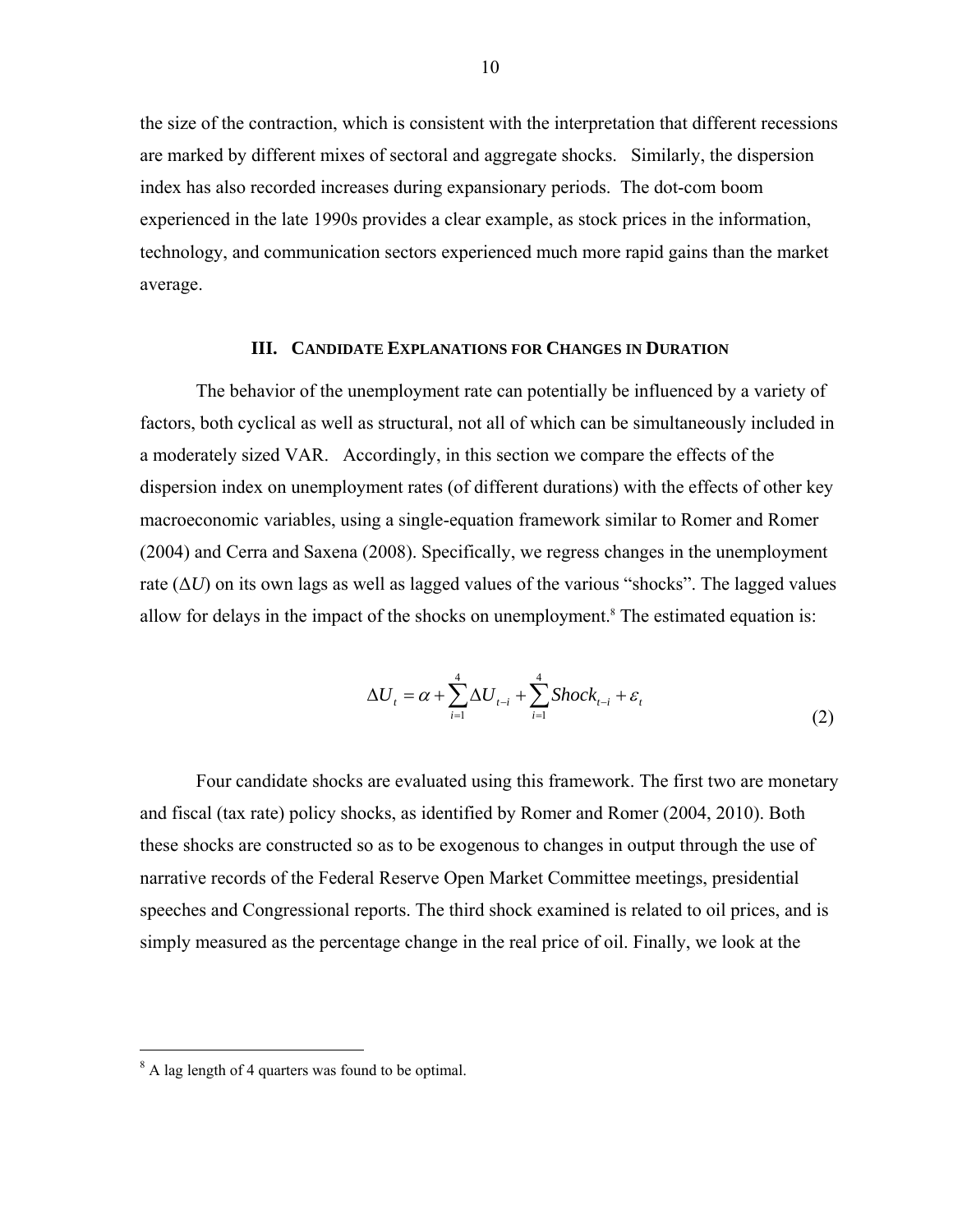effect of changes in the stock price dispersion index. For each of these shocks, standard errors for the impulse response functions are estimated using a bootstrap method.<sup>9</sup>

The impact of a one standard-deviation change in the various shocks on the level of the unemployment rate is shown in Figure 6. The unemployment rate increases following each shock, though the magnitude and significance of the responses vary across shocks. The response of unemployment to a monetary policy tightening is particularly large and persistent. A one standard deviation shock to monetary policy results in an increase in the unemployment rate of more than 0.5 percent after 2 years. Shocks to fiscal policy, on the other hand, are small and insignificant. In contrast, increases in the real price of oil are associated with increases in the unemployment rate, with the peak impact occurring after 2 years. Finally, increases in the dispersion index are associated with a positive and significant change in the unemployment rate. A 1 standard deviation increase in the index results in an increase in the unemployment rate of about 0.2 percent after a year and a half.

The long term unemployment rate (where duration exceeds 26 weeks) responds very differently to these shocks; see Figure 7. The typical response of the long-term unemployment rate to either a monetary policy shock, a fiscal policy shock or an increase in the real price of oil is small in magnitude and of the *opposite* sign to the response of the unemployment rate observed in Figure 6. These responses are counter intuitive, but not significant at the 90 percent confidence interval. The response of the long-term unemployment rate to an increase in the dispersion index, however, is positive (as it is in Figure 6) and statistically significant. A one standard-deviation increase in the index results in a gradual increase in the long-term unemployment rate, peaking at around 0.1 percentage points after two years. Given that the average long-term unemployment rate in the U.S. for the last 40 years is about 0.9 percent, the impact of changes in the dispersion index on longterm unemployment is relatively substantial.

 $\overline{a}$ 

<sup>&</sup>lt;sup>9</sup> Specifically, 500 pseudo-coefficients are drawn from a multivariate normal distribution based on the estimates of the mean and variance-covariance matrix of the regression coefficient vector.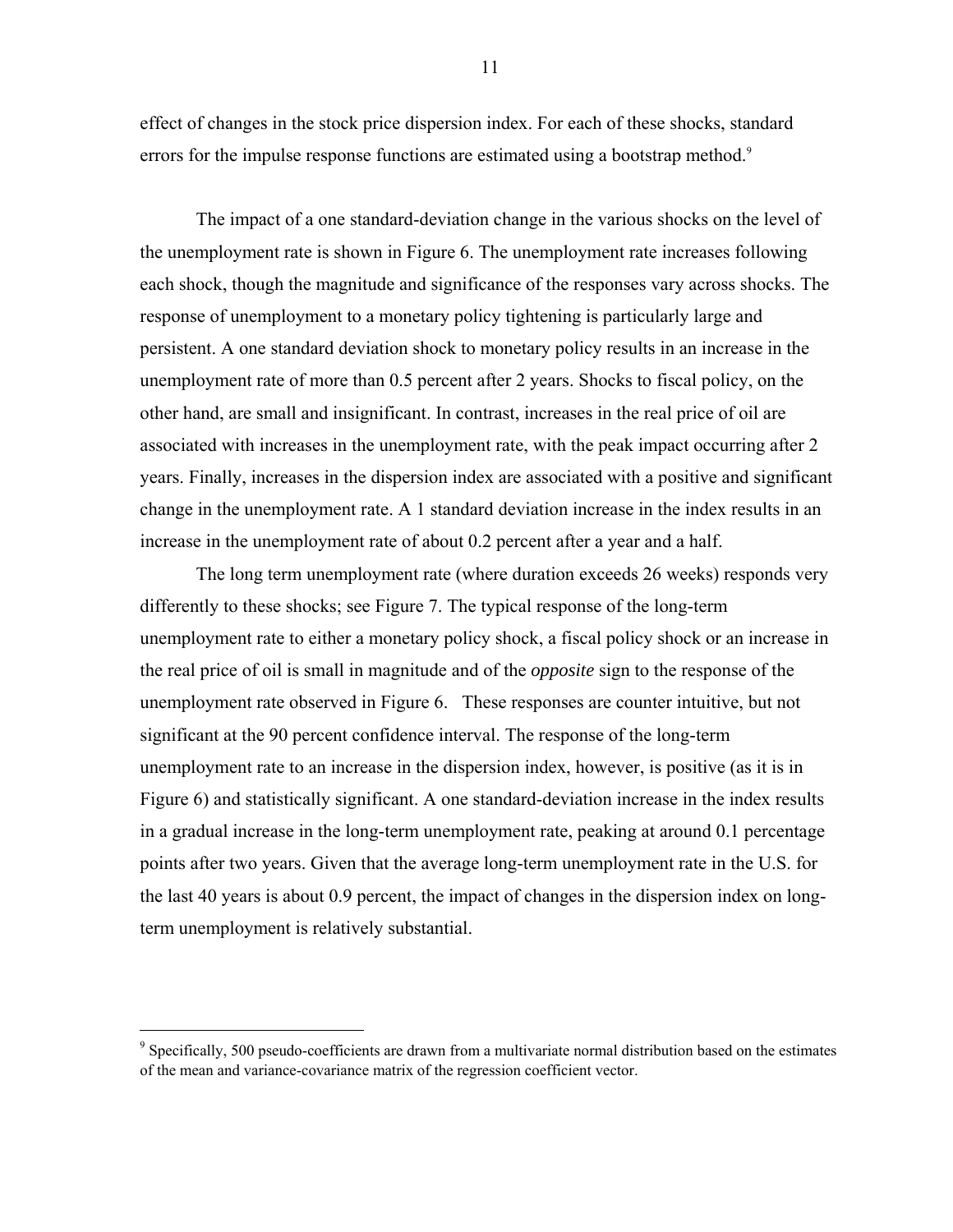The findings above highlight the importance of the dispersion index, relative to other standard macroeconomic factors, in explaining variations in unemployment—particularly, long-term unemployment. Given our results here, we will not carry over the fiscal policy and oil price variables into the next section. Before going further, it is worth pointing out that a regression of the dispersion index on lagged values of the monetary and fiscal policy shocks revealed that the index is not systematically correlated with these macro shocks.

#### **IV. VARS ESTIMATED ON U.S. DATA**

In this section, we present the results from a VAR estimated on quarterly data from 1963:Q1 to 2011:Q3. The baseline model contains six variables, including the stock market dispersion index and the unemployment rate. The other variables are: real GDP growth, inflation, the federal funds rate, and the growth rate of the S&P500 index. The inclusion of real GDP controls for the stage of the business cycle; it also means that our model allows for a version of "Okun's Law." The variable measuring returns on the S&P500 index is included to rule out the possibility that the dispersion index explains unemployment because it is mimicking the behavior of the aggregate stock market. Finally, following Bernanke and Blinder (1992), the fed funds rate is included as a measure of monetary policy. The system is identified following the standard recursive ordering procedure. To avoid exaggerating the role of the dispersion index, we place it last in the estimation ordering. The other variables in the system are ordered as follows: GDP growth is placed first, followed by on the growth rate of the S&P 500, the unemployment rate, inflation and the fed funds rate. The lag length is set at 8 quarters.

#### **A. The Effects of Sectoral Shocks**

 $\overline{a}$ 

Figure 8 shows how unemployment responds to different shocks to the system, along with the associated 90 percent confidence intervals.<sup>10</sup> The unemployment rate declines following a shock to output growth, with a one standard deviation increase in the output growth rate leading to a nearly 0.3 percentage point decrease in the unemployment rate after

<sup>&</sup>lt;sup>10</sup> Standard errors are computed using the statistics based on the asymptotic distribution.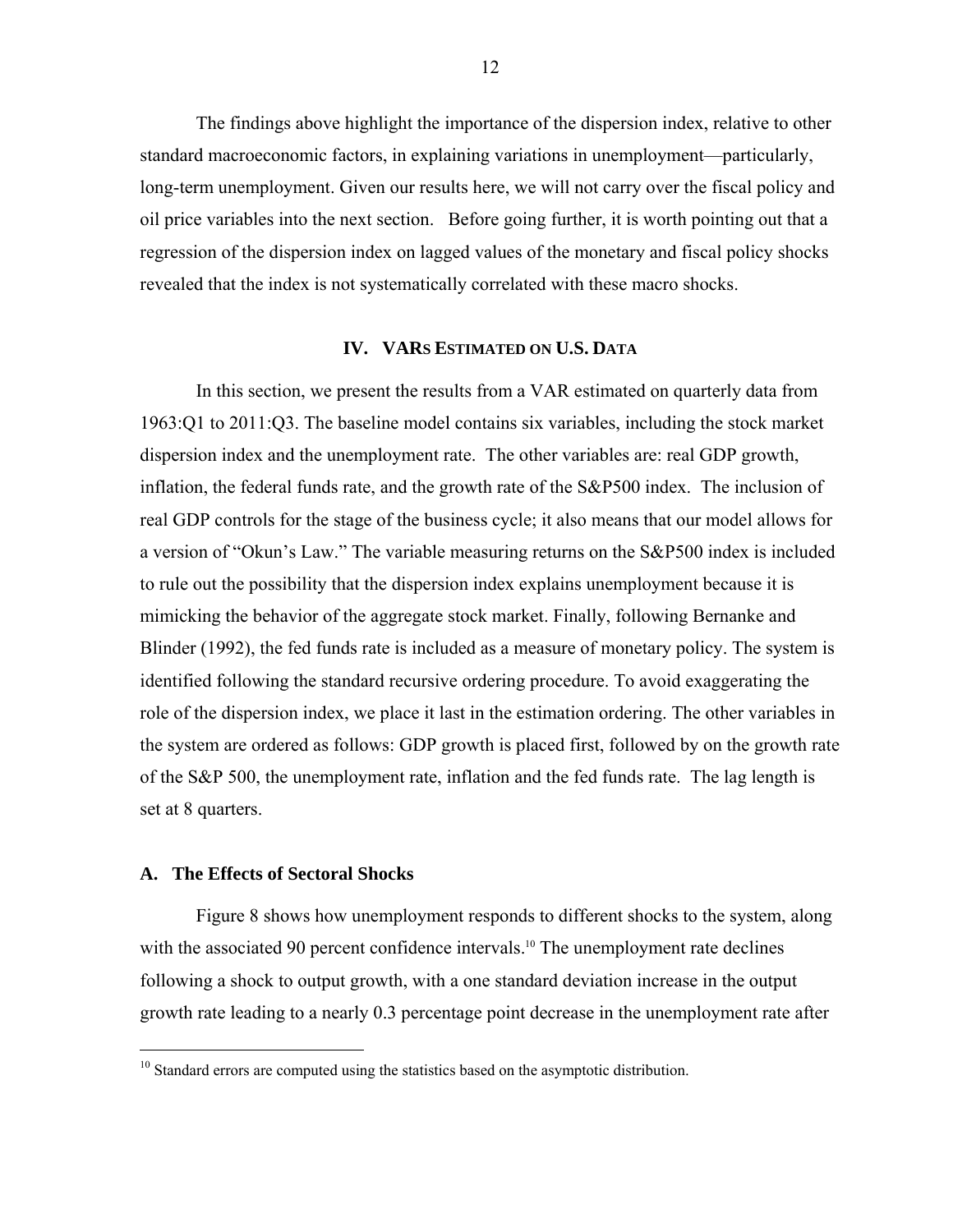one year. Innovations to the fed funds rate, meanwhile, result in higher unemployment. Focusing on the response of unemployment to innovations in the dispersion index, we see that the unemployment rate gradually increases, with the response reaching a peak of above 0.25 percentage points two years after the shock. The impact of these identified shocks to the dispersion index—purged of the aggregate influence of GDP, total market return, inflation and monetary policy—on unemployment is higher than what we obtained from the regressions shown in the last section.

 The long-term unemployment rate (Figure 9) shows a hump shaped response to innovations in the dispersion index, just as the overall unemployment rate (Figure 8). However, long-term unemployment reacts more gradually, reaching its peak closer to three years after the shock. The magnitude of the peak impact is again higher than what was found in the previous section. Long-term unemployment declines in response to output growth innovations, though just as with regards to dispersion shocks, the response is more delayed relative to the response of the overall unemployment rate. Long-term unemployment eventually increases following a shock to monetary policy, although the magnitude of the response is insignificant at the 90-percent confidence level.

A decomposition of the variance of unemployment forecast errors provides further evidence as to the importance of the dispersion index in explaining unemployment fluctuations. Tables 1 and 2 show the proportion of the forecast-error variance of overall unemployment and long-term unemployment, respectively, that is explained by the various shocks, given our identification scheme. At the 5-year horizon, close to a fourth of the variance of unemployment forecast errors is explained by innovations to the dispersion index. The proportion is much higher when we consider variations in long-term unemployment. Looking once again at the 5-year horizon, innovations to the dispersion index account for close to 40 percent of the overall variance, making it more important than any other variable in the VAR, including the unemployment rate itself.

Figure 10 shows how the role played by dispersion shocks changes as we look at different durations of unemployment. For each duration of unemployment, the figure shows the proportion of the forecast error variance of the unemployment rate explained by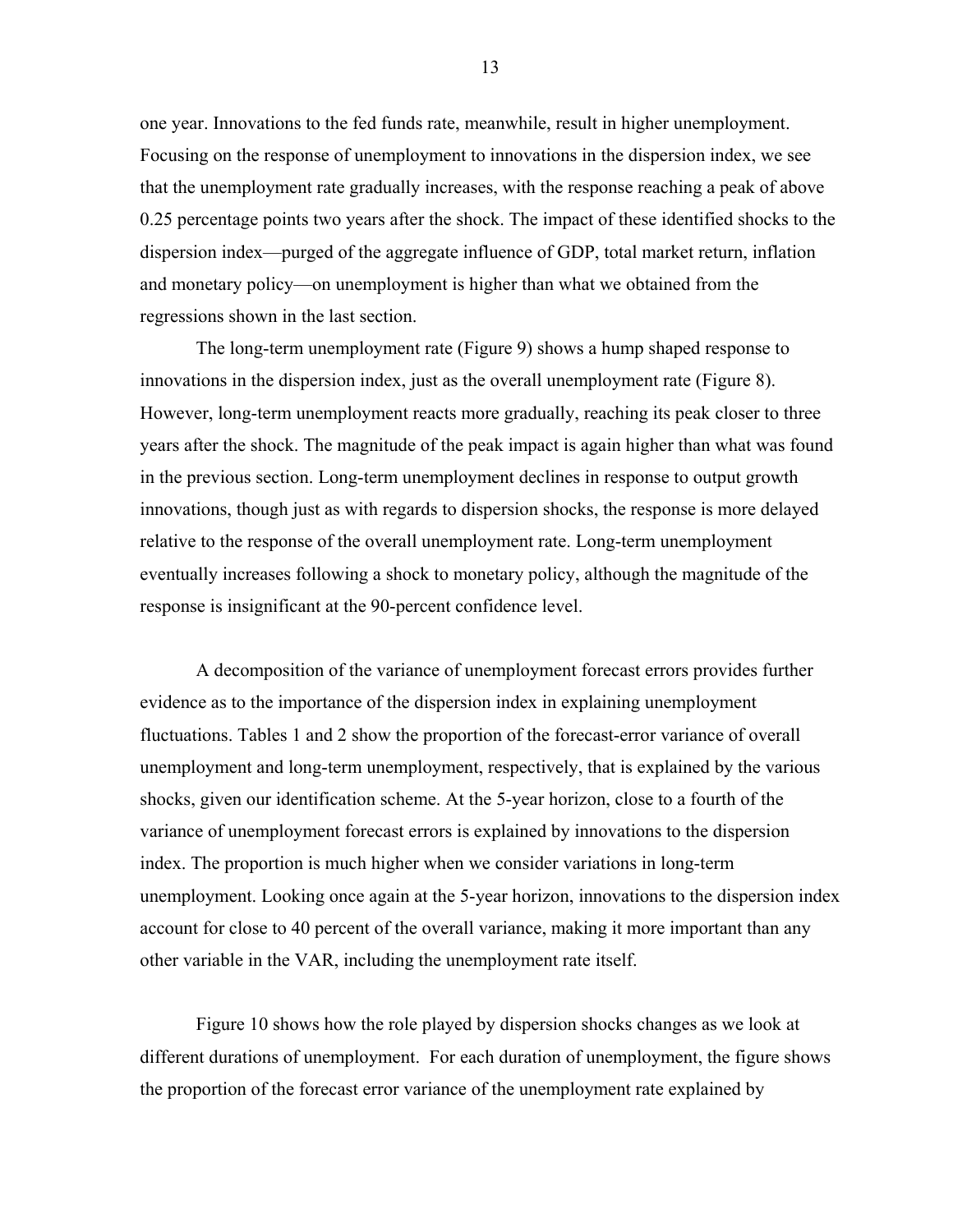innovations to the dispersion index at a 5 year horizon. In each case, the dispersion index is placed last in the ordering. The figure displays a striking pattern, where the proportion of the variation in unemployment explained by shocks to the dispersion index increases monotonically with the duration of unemployment. For short-term unemployment (less than 5 weeks), shocks to the dispersion index account for less than 5 percent of the overall variation in the unemployment rate. But at the other end, where duration exceeds 26 weeks, dispersion shocks account for about 40 percent of the variance of the forecast error.

#### **B. Sectoral Shocks and Long-Term Unemployment during the Great Recession**

We now use the VAR estimated above to examine long-term unemployment during the Great Recession. Long term unemployment (defined as those who were unemployed for more than 26 weeks) constituted 16 percent of total unemployment in the fourth quarter of 2007 and 44 percent in the third quarter of 2011. Notably, it has remained high despite a resumption of growth in output.

Figure 11 plots the long-term unemployment rate since the beginning of 2008, together with two forecasts. The base period for both forecasts is chosen to be the fourth quarter of 2007, the start of the recession as declared by the National Bureau of Economic Research. The forecast horizon extends to the third quarter of 2011, or 15 quarters. The line labeled "baseline projection" plots the conditional expectation of the long term unemployment rate over these 15 quarters as of 2007Q4. In other words, it is the VAR's forecast of the long-term unemployment rate as of 2007Q4. For the first year of the forecast horizon, long-term unemployment remained close to the baseline projection. Subsequently, however, long-term unemployment increased dramatically. At its peak in the first half of 2010, the long-term unemployment rate was more than 2 ½ percentage points higher than the baseline value.

The third line in the chart shows what the VAR's forecast of the long-term unemployment rate would have been if the orthogonalized dispersion shocks over the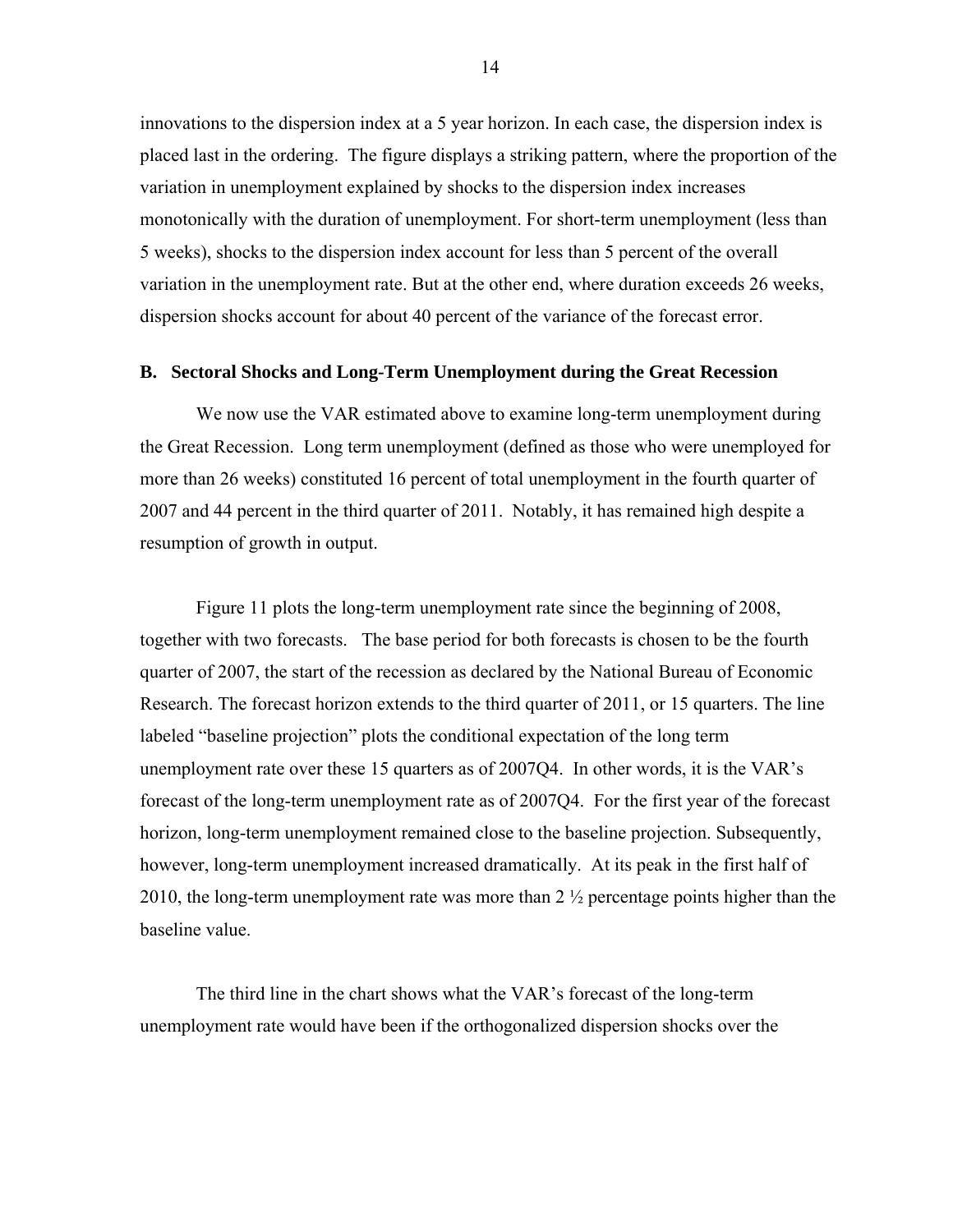$2008Q1-2011Q3$  period had been known at the end of  $2007$ .<sup>11</sup> Dispersion shocks turn out to be quite important in explaining the departure of the realized unemployment rate from the baseline forecast. From the beginning of 2009 up until the third quarter of 2011, shocks arising from the dispersion index accounted (on average) for more than 45 percent of the difference between the actual long-term unemployment rate and its baseline projection. The contribution of shocks to GDP growth, on the other hand, was less than 15 percent on average.

#### **V. SECTORAL SHOCKS VERSUS UNCERTAINTY**

We have shown that our measure of stock market volatility can help explain variations in the unemployment rate, and have argued that this measure represents the effects of sectoral shocks. But it is possible to place other interpretations on measures of stock market volatility. In particular, Bloom (2009) has advocated the use of one such measure as a proxy for uncertainty. He argues that an increase in uncertainty can have significant negative effects on the economy, as firms optimally adopt a "wait-and-see" approach to capital expenditure and hiring decisions. As stressed by Bloom, these effects are temporary. His VAR estimates show that an uncertainty shock causes employment to fall sharply over the first 6 months, but the rebound is equally rapid. One year after the shock, employment is higher than it was prior to the shock.

Bloom's index differs from ours, in that it is a measure of time series volatility. More specifically, from 1962 to 1985, the series is based on the actual monthly standard deviation of the daily S&P 500 index. From 1986 onwards, the series is the VXO index of implied volatility constructed by the Chicago Board of Options Exchange. By contrast, our index is meant to capture cross section volatility; it measures how individual stock returns differ from the aggregate index at a point in time.<sup>12</sup>

 $\overline{a}$ 

 $11$  See Fackler and McMillin (1998) or Lutkepohl (2005) for details.

 $12$  Bloom (2009) points out that his index is correlated with measures of firm level idiosyncratic shocks such as the distribution of profits across firms, a cross sectional TFP measure for manufacturing as well as a cross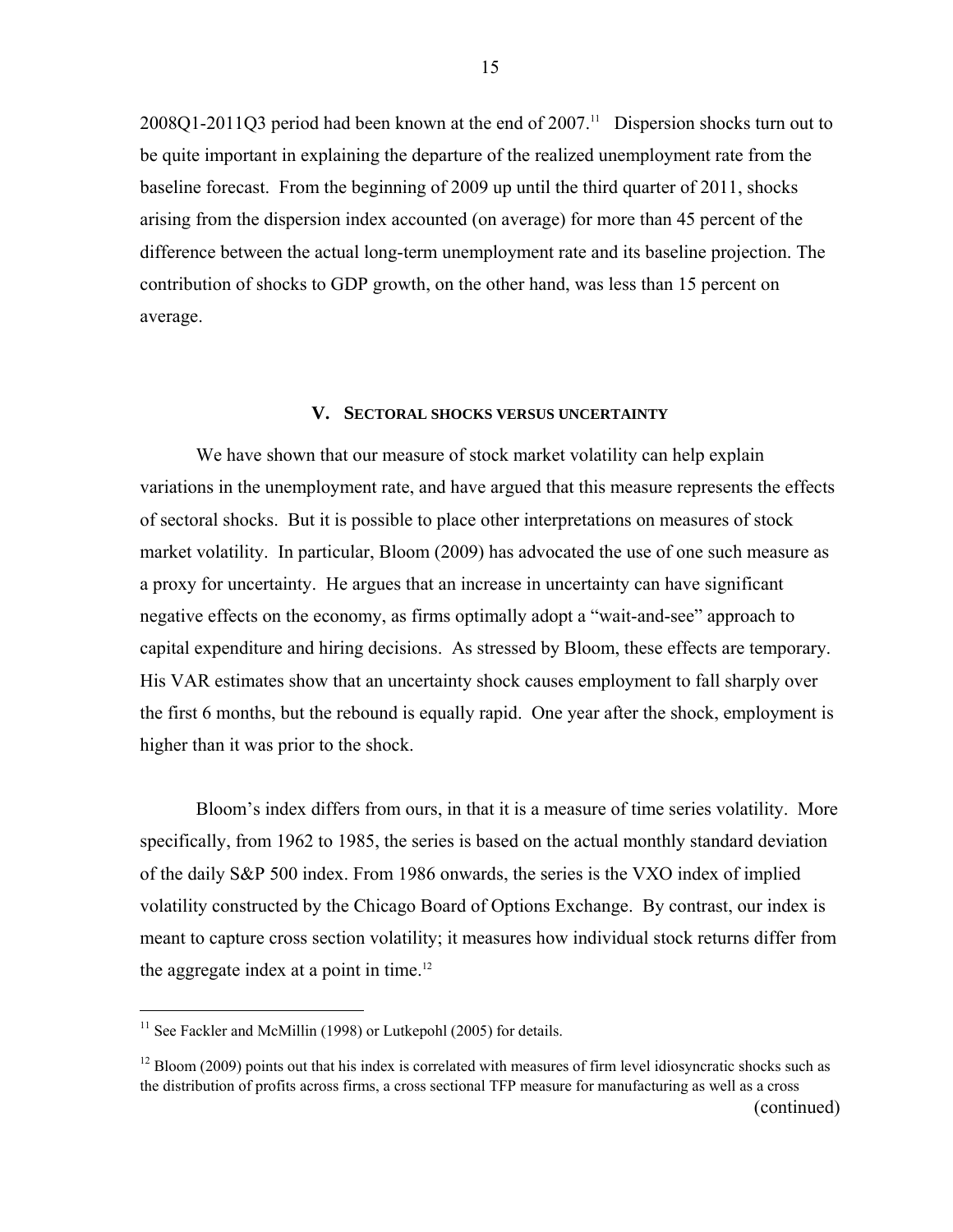Figure 12 plots Bloom's uncertainty index alongside the stock market dispersion index. The two measures tend to move together, particularly towards the latter part of the sample. The close correlation of the two series makes one wonder about how well the uncertainty index might explain unemployment, and, in particular, whether one would find a difference in how long-term unemployment responds to the dispersion index and how it responds to the uncertainty index.

To investigate this issue, we re-estimate the VARs from the previous section---which differ only in the duration of unemployment variable---with the uncertainty index replacing the dispersion series. There is no change to any of the other variables in the system. Just as with the dispersion index, the uncertainty index is placed last in the ordering. Figure 13 plots the response of the long-term unemployment rate to uncertainty shocks from this system; for easier comparison, we also reproduce the corresponding graph from the original VAR. There is a clear difference in how the long-term unemployment rate responds to the two shocks. Long-term unemployment tends to peak earlier in response to an uncertainty-index shock (about 4 to 5 quarters) than to a dispersion-index shock (about 10 to 11 quarters). Moreover, the effect of the former is statistically indistinguishable from zero after a little more than 2 years, while the effect of the latter can be distinguished from zero for 5 years after the shock. The magnitude of the responses is also different, with the peak response to a one-standarddeviation shock to the dispersion series roughly two-thirds larger than the peak response to a one-standard-deviation shock to the uncertainty index.

Comparing the results across different unemployment durations reinforces the difference between the indexes. Again for ease of comparison, the top panel of Figure 14 shows the contribution of the stock market dispersion index to the variance decomposition of unemployment at different durations at horizon 20. The bottom panel provides similar information for the uncertainty index. As the variance decompositions in Figure 14 reveal,

1

sectional monthly stock measure, and shows that regressing his volatility index on these measures leads to  $R^2s$ between 0.24 and 0.38, where the equations also contain controls such as industry and time dummies, etc.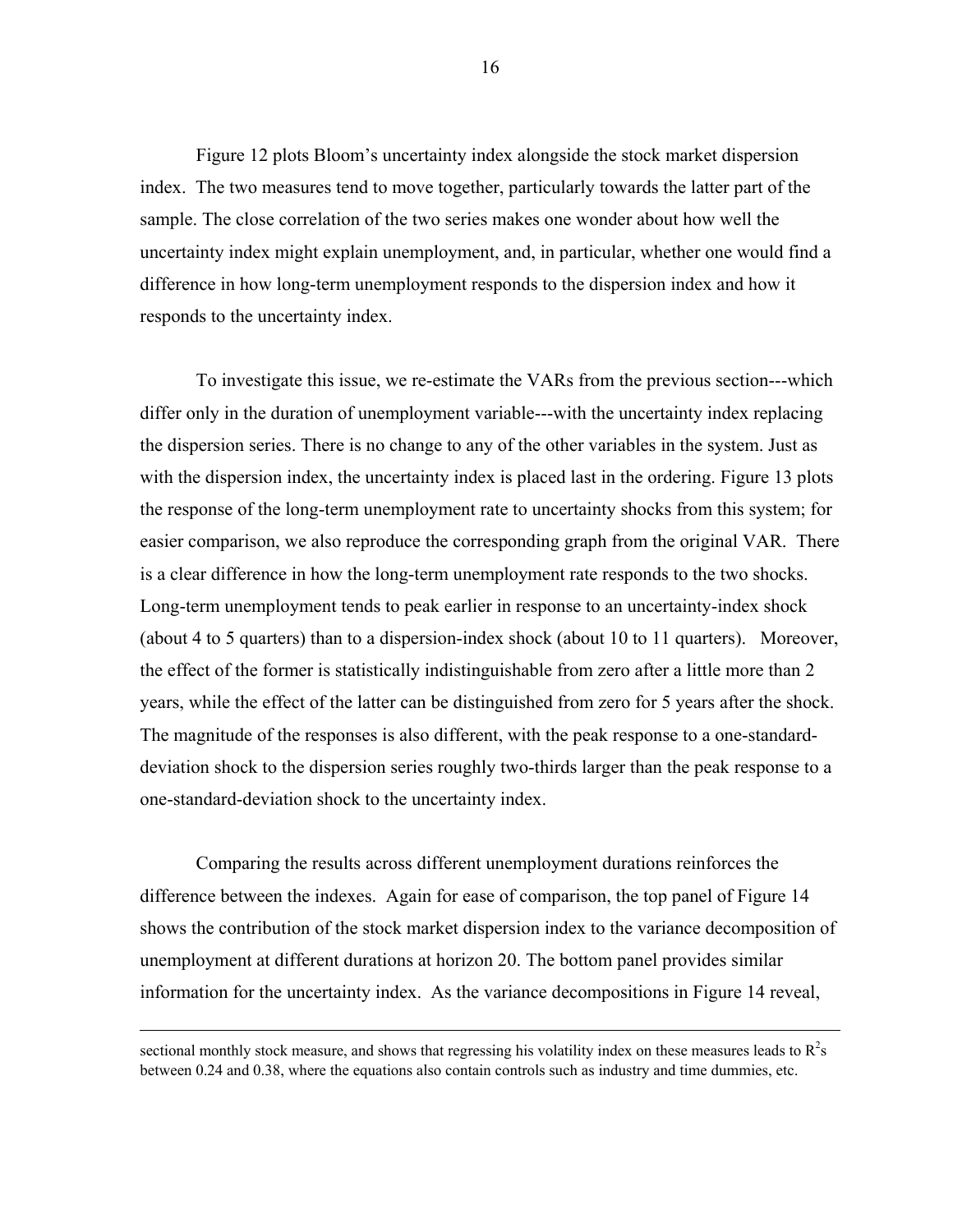the uncertainty index does best in explaining short duration unemployment. For unemployment duration of 5 weeks or less, it explains close to 30 percent of the variance of unemployment (at a horizon of 20 quarters). For unemployment durations of 15 weeks or longer, the uncertainty index explains noticeably less than one tenth of the total variance. This is reminiscent of the findings in Bloom (2009), where uncertainty shocks appear to have a greater impact on activity at the shorter horizon. By contrast, the importance of the dispersion measure actually increases as the duration of unemployment goes up, and it explains roughly 40 percent of the variance of the longest duration unemployment. Notice also that the dispersion index explains more than 20 percent of the variance of the overall unemployment rate, while the uncertainty index explains less than 10 percent.

As a final check, we included both the uncertainty measure and the dispersion index in the VAR, with the dispersion index being ordered last and the uncertainty measure just above it. Both the response function of long-term unemployment (not shown), as well as the variance decomposition (Table 3), show that the dispersion index continues to play a significant role. For instance, at the 20 quarter horizon, the dispersion index explains more than 35 percent of the forecast error variance of the long duration unemployment rate, while the uncertainty index explains just over 5 percent.

## **VI. A VAR ESTIMATED ON INTERNATIONAL DATA**

In this section, we present cross-country evidence on the importance of the stock market dispersion index in explaining unemployment fluctuations. The suitability of this index as a proxy for sectoral shocks will differ across countries depending on the depth of their stock markets and whether or not the set of listed firms is representative of the whole economy. The dispersion of stock market returns in relatively thin markets, for example, could be very volatile due to the influence of a few large firms, or of foreign capital flows. In order to minimize such distortions, we limit our analysis to a sample of advanced economies that have relatively deep and broad stock markets. The countries in our sample are Australia,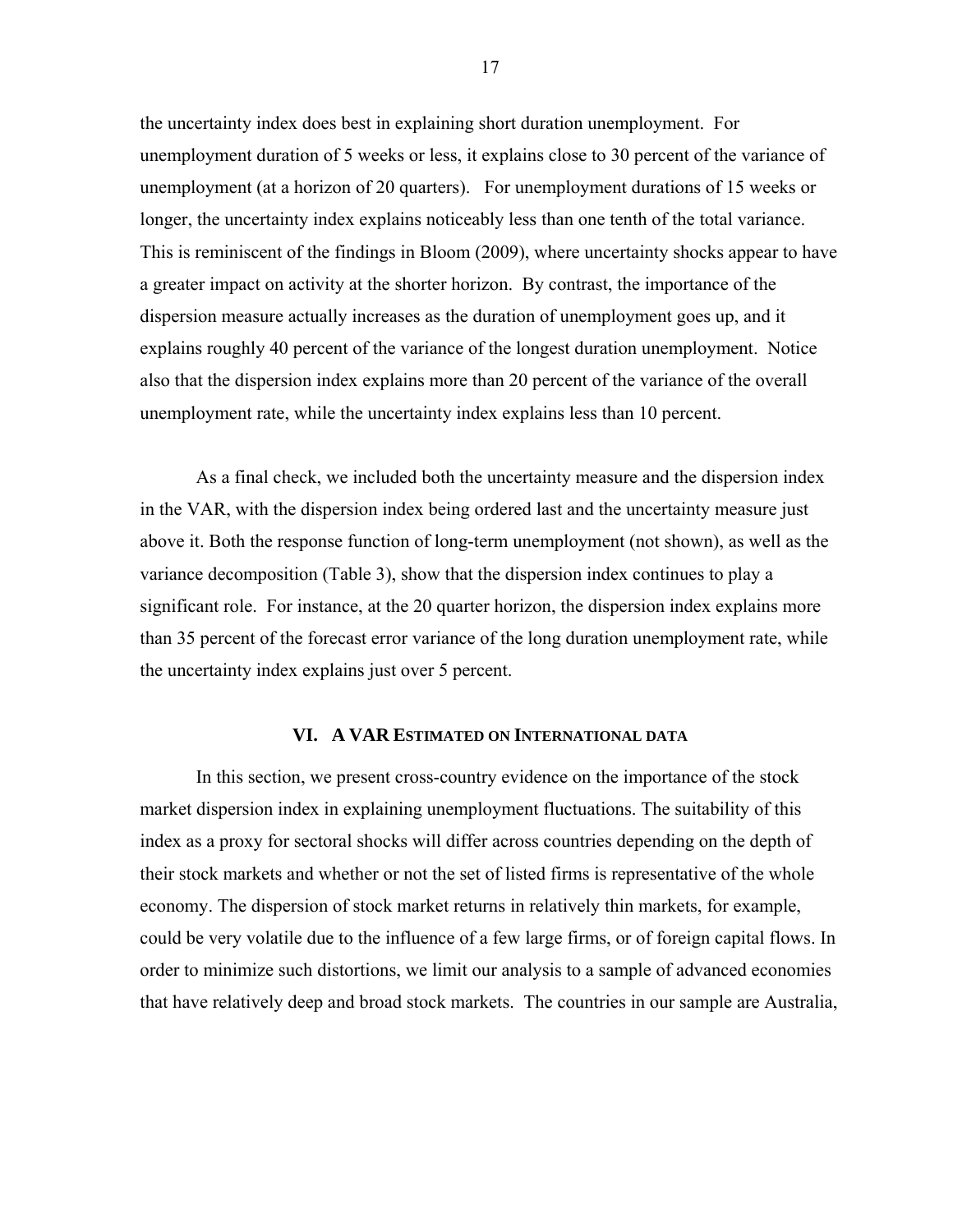Austria, Denmark, Finland, France, Germany, Italy, Netherlands, Norway, Portugal, Sweden, and the United Kingdom.1314

We did not add more countries to our sample because we were unable to get stock market data of sufficient length. The move to an international setting forced us to confront several other data issues as well. While data on stock returns at the industry level are obtainable across countries, comparable disaggregate data on employment by industry are not consistently available. A breakdown of sectoral employment at the broad national accounts classification is available, but this is too coarse a breakdown to be applied to the more disaggregated industry stock return data. As a result of this data limitation, we weight the stock returns by the industry's share of market capitalization. To minimize large fluctuations in these shares, we use a rolling 10-year average. A further data complication is the lack of cross-country measures of monetary policy. Changes in nominal short-term interest rates, unlike the fed funds rate, contain both policy-induced changes as well as other endogenous responses to disturbances unrelated to policy shifts. Still, for this set of advanced economies, monetary policy is best represented by changes in interest rates. Therefore, instead of the nominal rate, we combine the measures of inflation and the nominal interest rate to construct an ex-post real interest rate, which we include in the VAR. Finally, long-term unemployment rate data are not consistently available for these countries, i.e., we are unable to get data series of sufficient length. Consequently, the analysis is limited to the overall unemployment rate.

The setup of the VAR is similar to the previous section, but now the data have both a cross-sectional and time-series dimension. As such, we estimate a panel VAR (see Love and Zicchino, 2006, for example) where the coefficients on the VAR are restricted to be the same across all cross-sectional units. Country-specific fixed effects, however, are included. The ordering is the same as it was in the previous section: GDP growth is ordered first, followed

<sup>&</sup>lt;sup>13</sup> Adding the U.S. to this sample does not make a material difference to the results below.

<sup>&</sup>lt;sup>14</sup> Fortin and Abdelkrim (1997) look at Canadian data.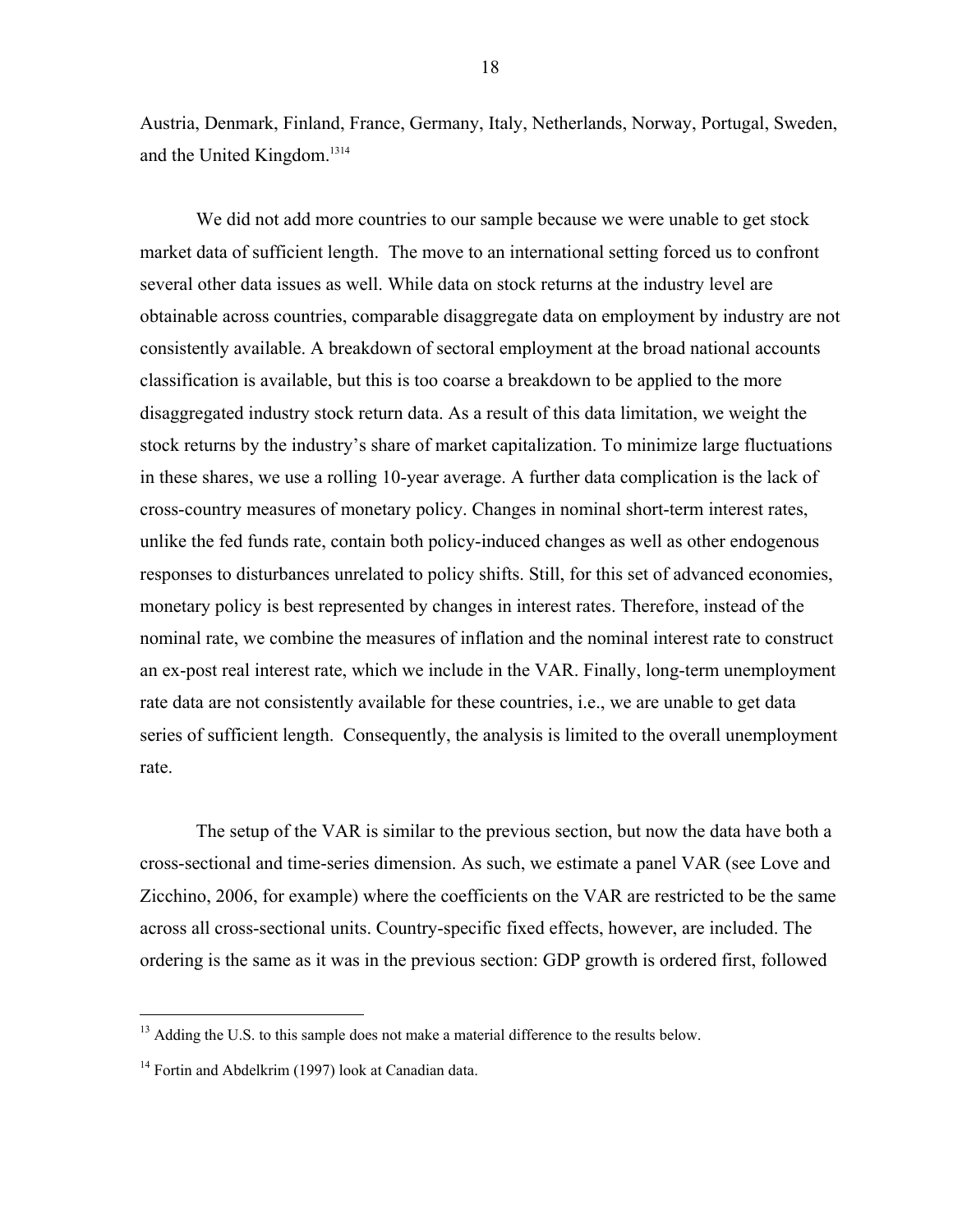by total market return, unemployment, real interest rate and, lastly, the dispersion of stock market returns. GMM methods are used to estimate the system is estimated over the period 1965:Q2 to 2008:Q3 (see Arellano and Bond, 1991, 1995).<sup>15</sup> The lag length is set at 12 quarters.

The impulse-response functions for unemployment are shown in Figure 15. Each panel shows the response of the unemployment rate to a one-standard-deviation shock, with the residuals orthogonalized according to the ordering above. The impulse-response graphs look similar to those for the U.S. For instance, unemployment increases after an increase in stock market dispersion and decreases after a positive growth shock. Interestingly, the magnitude of the responses is also of the same order. A one-standard-deviation shock to the dispersion index results in a maximum increase of about 0.3 percentage points in the unemployment rate here, close to that for U.S. data. However, the response of unemployment to the dispersion shock is noticeably delayed; it also persists for much longer. In the crosscountry data, the peak impact on unemployment is reached only after 6 years, while the peak in U.S. data is reached after 2 years.

The other impulse responses also show more persistence in the international panel than they do for the U.S. data. For instance, the response of the unemployment rate to an unemployment rate shock is statistically indistinguishable from zero less than two years after the shock in the U.S. data set (Figure 8), but can still be distinguished from zero more than six years after the shock in the international data set (Figure 15). Many observers have noted the tendency of the unemployment rates in European countries<sup>16</sup> to stay high for long periods of time following adverse shocks. This has led to discussions of hysteresis in the unemployment rate; see Blanchard and Summers (1986) for an early example, or Blanchard (2006) for a more recent discussion.

<sup>&</sup>lt;sup>15</sup> For most countries, however, the stock market data only starts in 1973.

<sup>&</sup>lt;sup>16</sup> With the exception of Australia, all the countries in our sample are in Europe.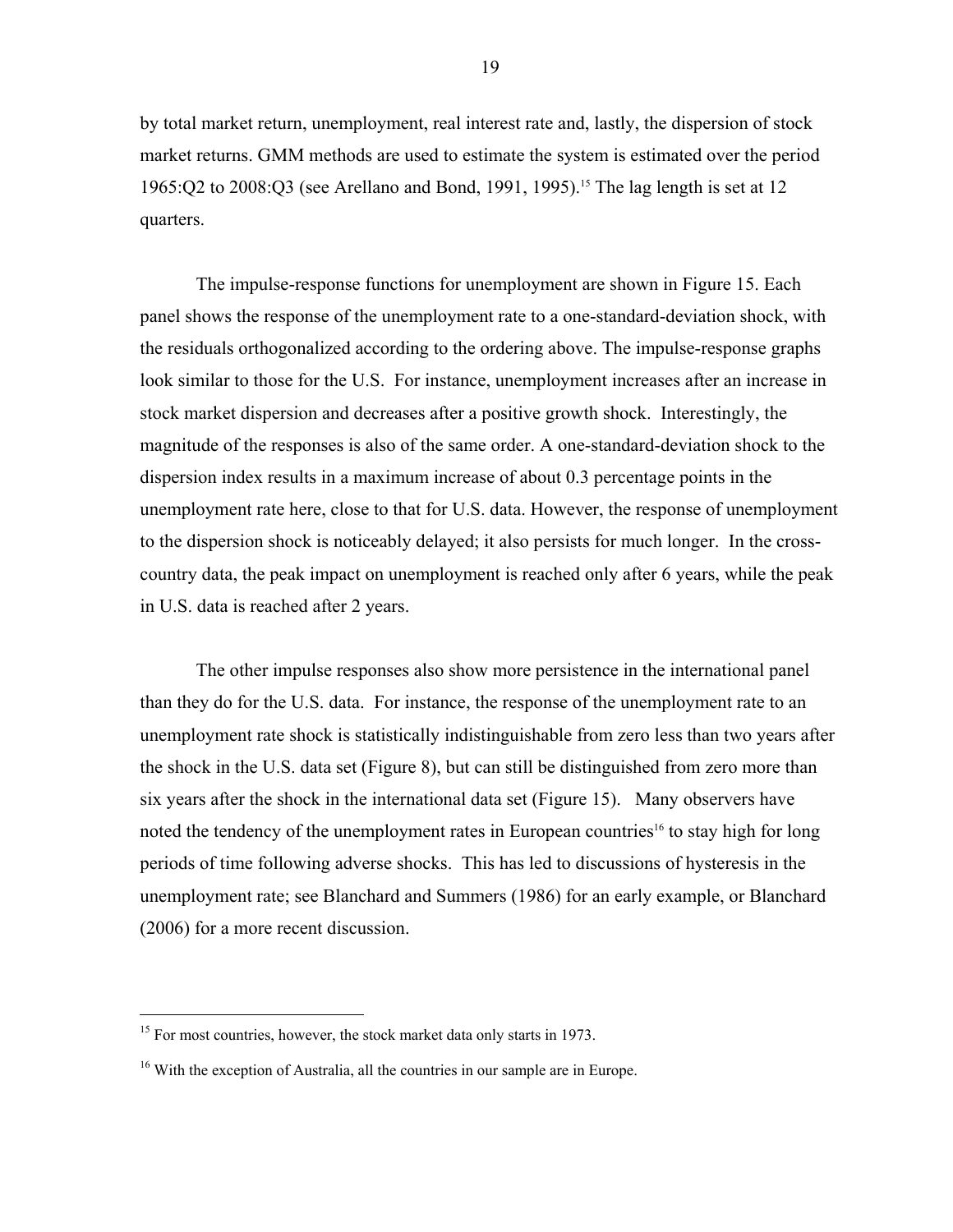The dispersion index also continues to account for a significant proportion of the forecast error variance for unemployment, and—as in the U.S. data—its importance grows over time. Table 4 shows that at a forecast horizon of 40 quarters, dispersion shocks account for about 18 percent of the variation in the unemployment rate. This is about three-fourths of what we get for the U.S. data at the same horizon. And just as in the U.S. data, apart from shocks to the unemployment rate itself, dispersion shocks are the most important in explaining the variance of the unemployment rate at long horizons.

## **VII. CONCLUSION**

 We have shown that structural shocks (as measured by an index of the cross section variance of stock prices) have a substantial impact on the unemployment rate in a sample that includes the Great Recession of 2007-2009. Further, these shocks become more important as the duration of unemployment increases, a finding that accords with the intuition that such shocks should be associated with longer spells of search, as they cause workers to move across sectors.

An examination of the Great Recession shows that sectoral shocks account for close to half of the increase in the long duration unemployment rate that has taken place over this period. Once again, this accords with informal evidence about employment conditions in the construction sector and, to a lesser extent, in finance. In this, the Great Recession is similar to the recession of 1973-75, as sectoral shocks appear to have played a large role at that time as well.

We have also shown that our measure of cross section volatility is quite different from the measure of time series volatility proposed by Bloom (2009). In particular, Bloom's measure does very well at explaining short duration unemployment, but has a small impact on long duration unemployment. By contrast, our measure does better the longer the duration of unemployment under consideration. We interpret these findings to mean that both measures are well suited to the purpose for which they were designed. The time series measure is meant to capture uncertainty, and Bloom emphasizes that uncertainty has a short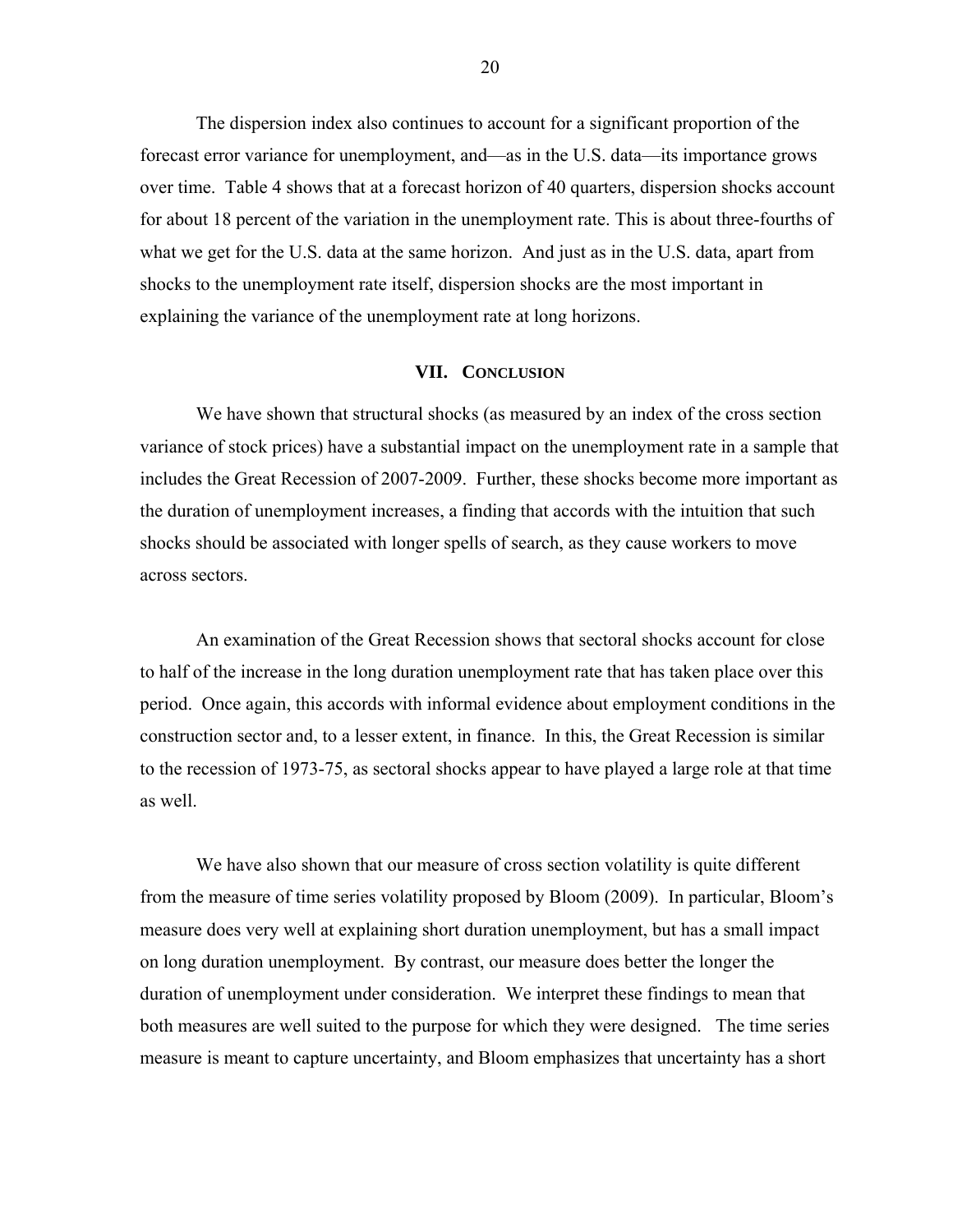run effect. By contrast, our measure is meant to capture shocks that cause reallocation across sectors, and such reallocation is going to take time.

Finally, we have shown that the dispersion index continues to matter in a sample of a dozen advanced economies. While we have not been able to find adequate data on long duration unemployment for these countries, we have shown that an increase in stock market dispersion leads to a substantial and significant increase in the unemployment rate, even after we control for output, inflation and the value of the stock market.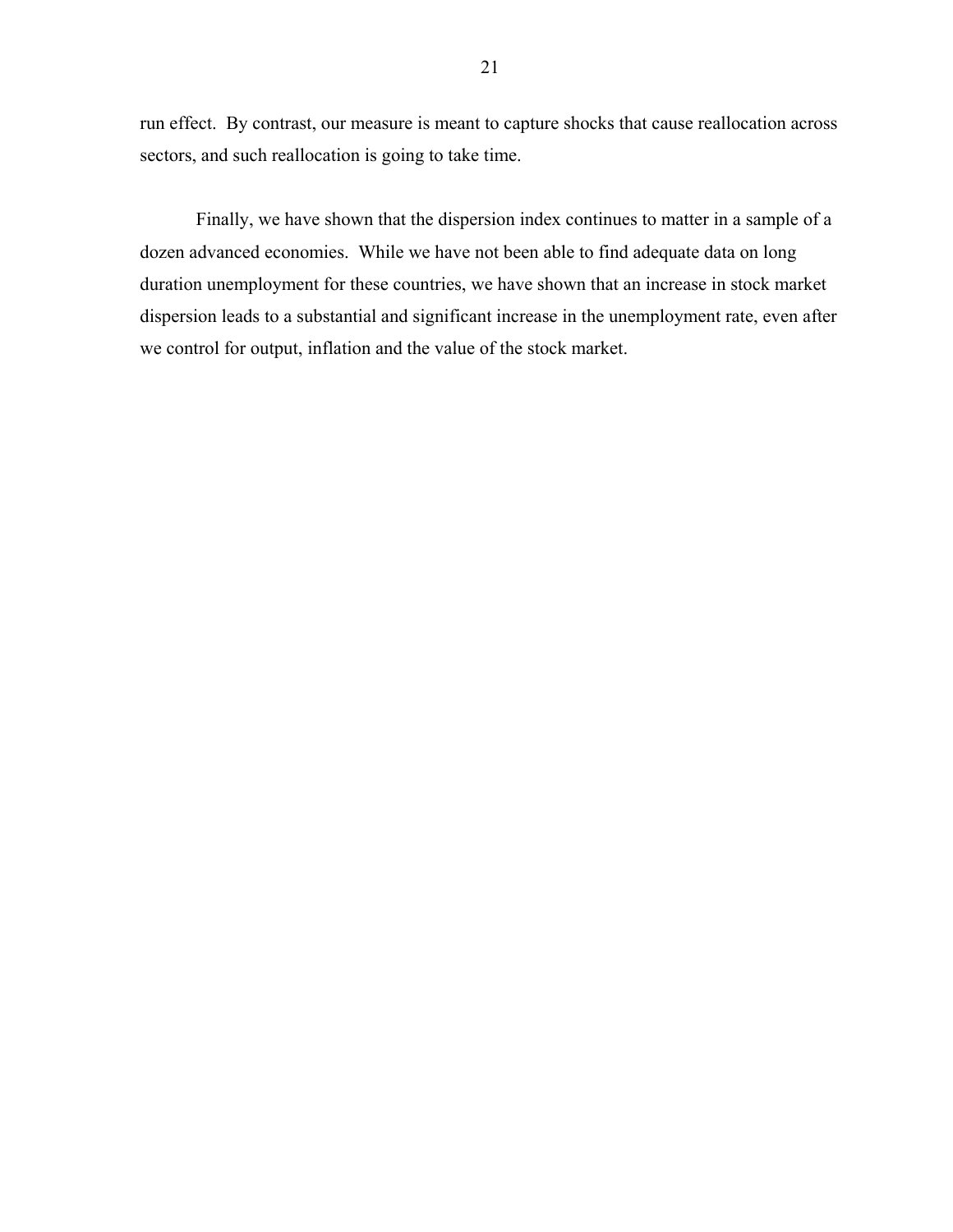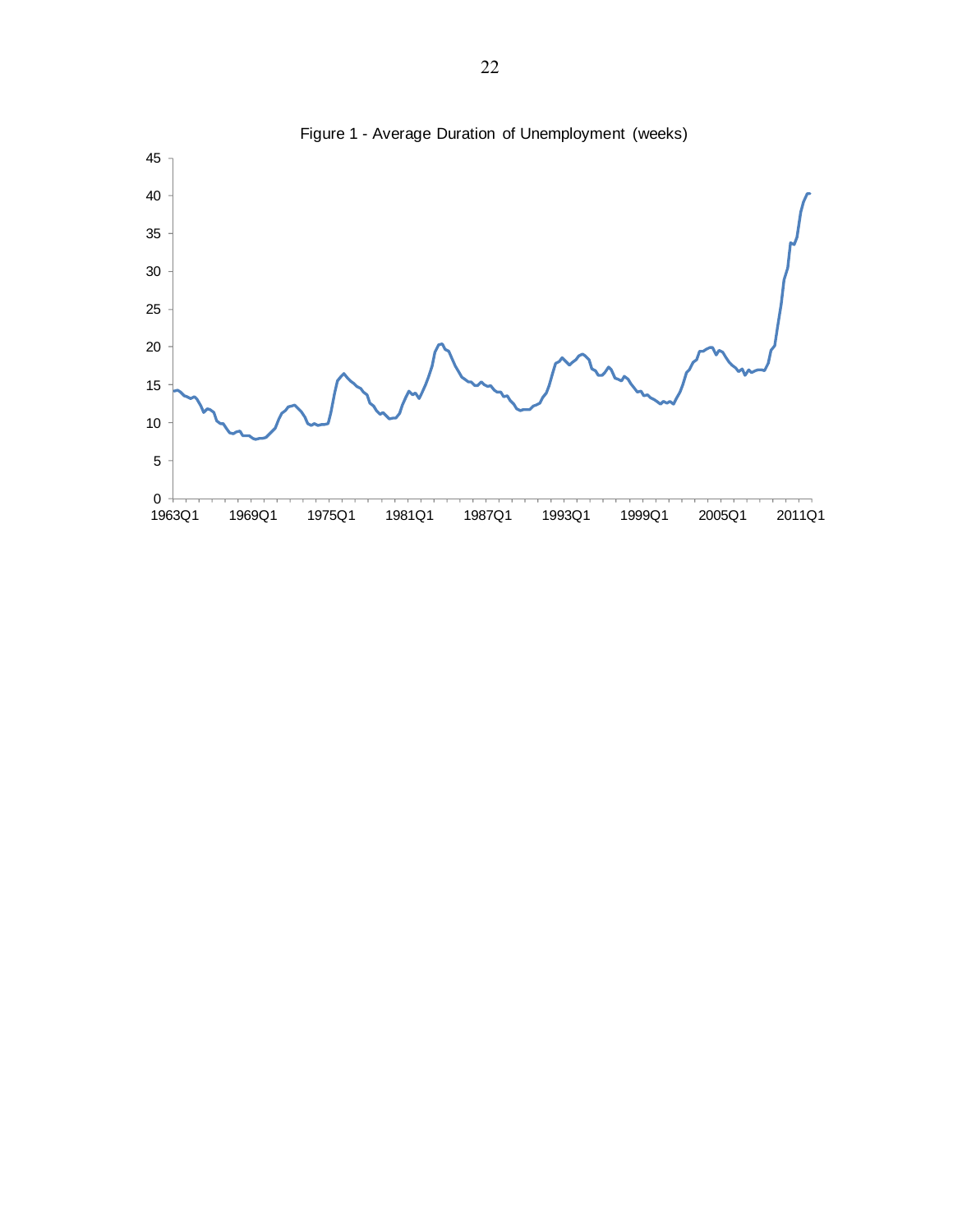

Figure 2 - Duration of Unemployment (percent of labor force)



Figure 3 - Change in Unemployment Rate 2007-09 (Percent)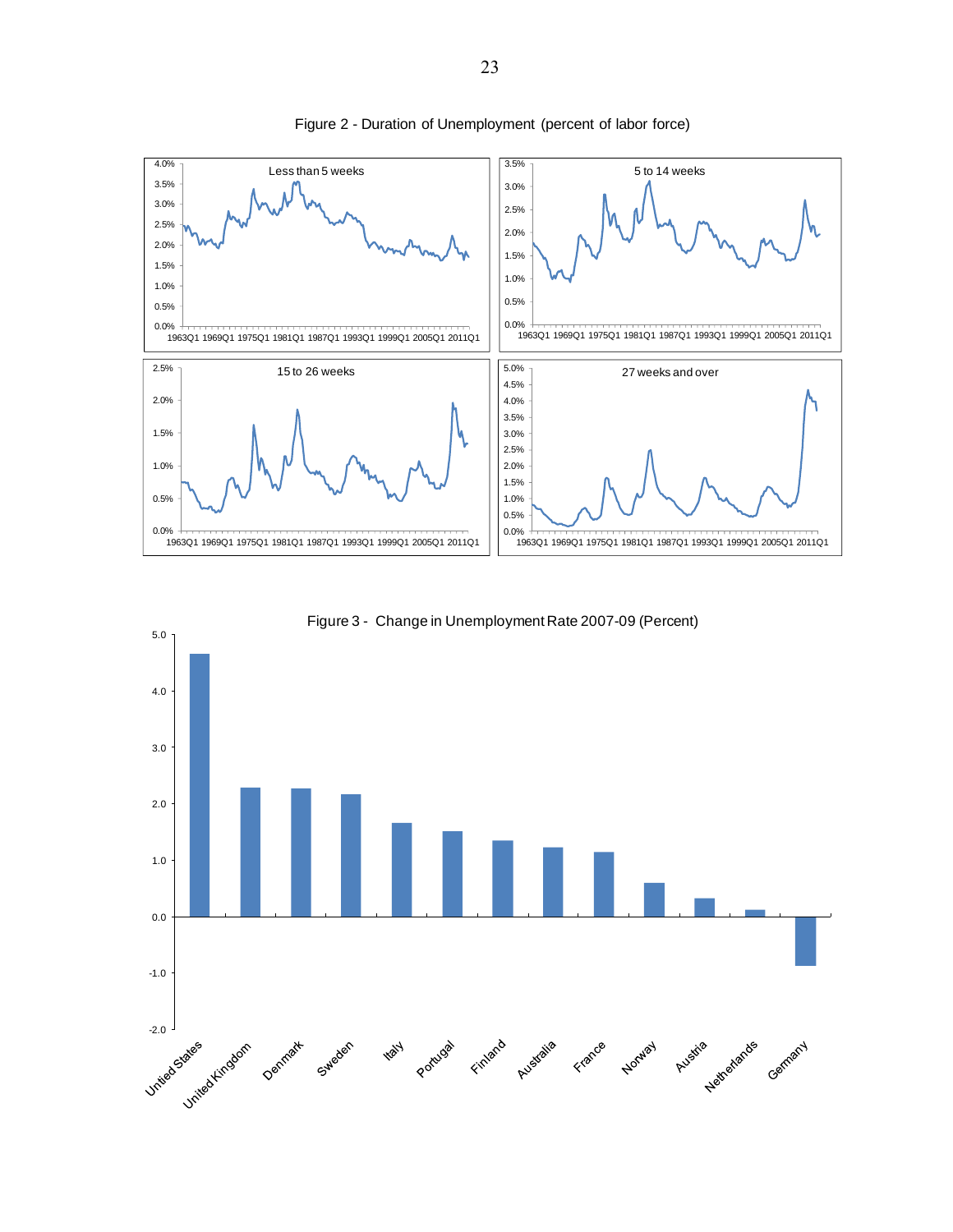

Figure 4A - Excess Returns and Duration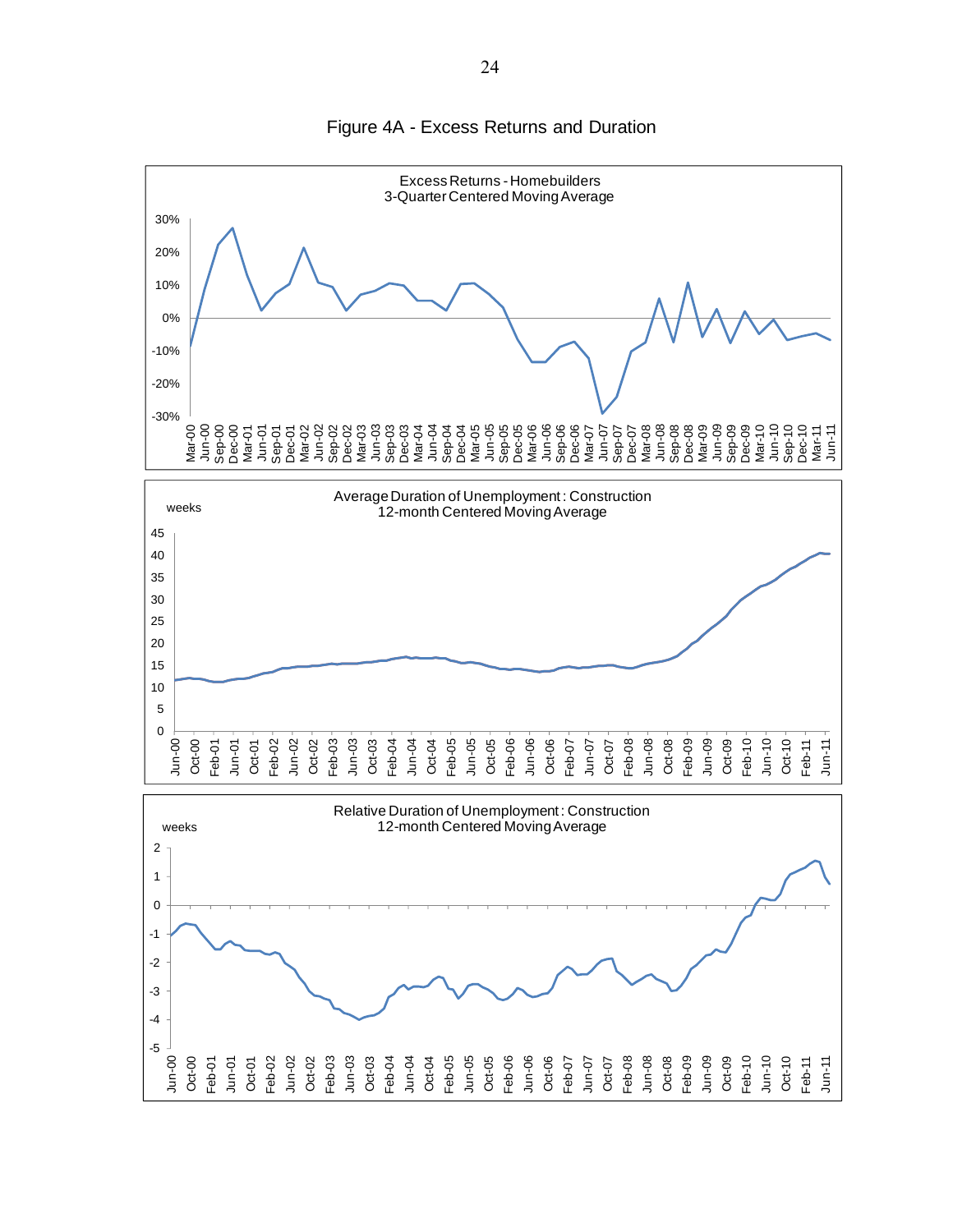

Figure 4B- Excess Returns and Duration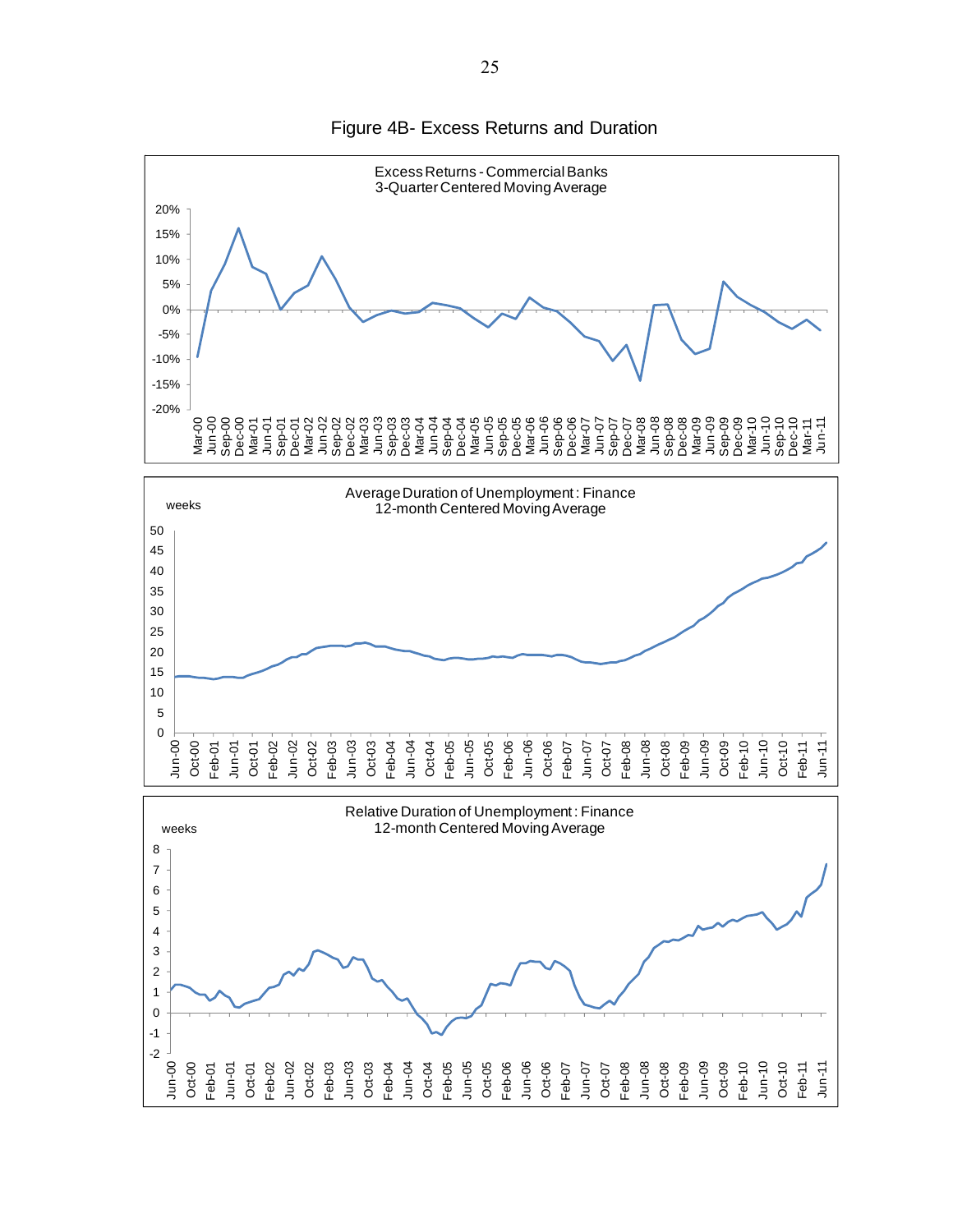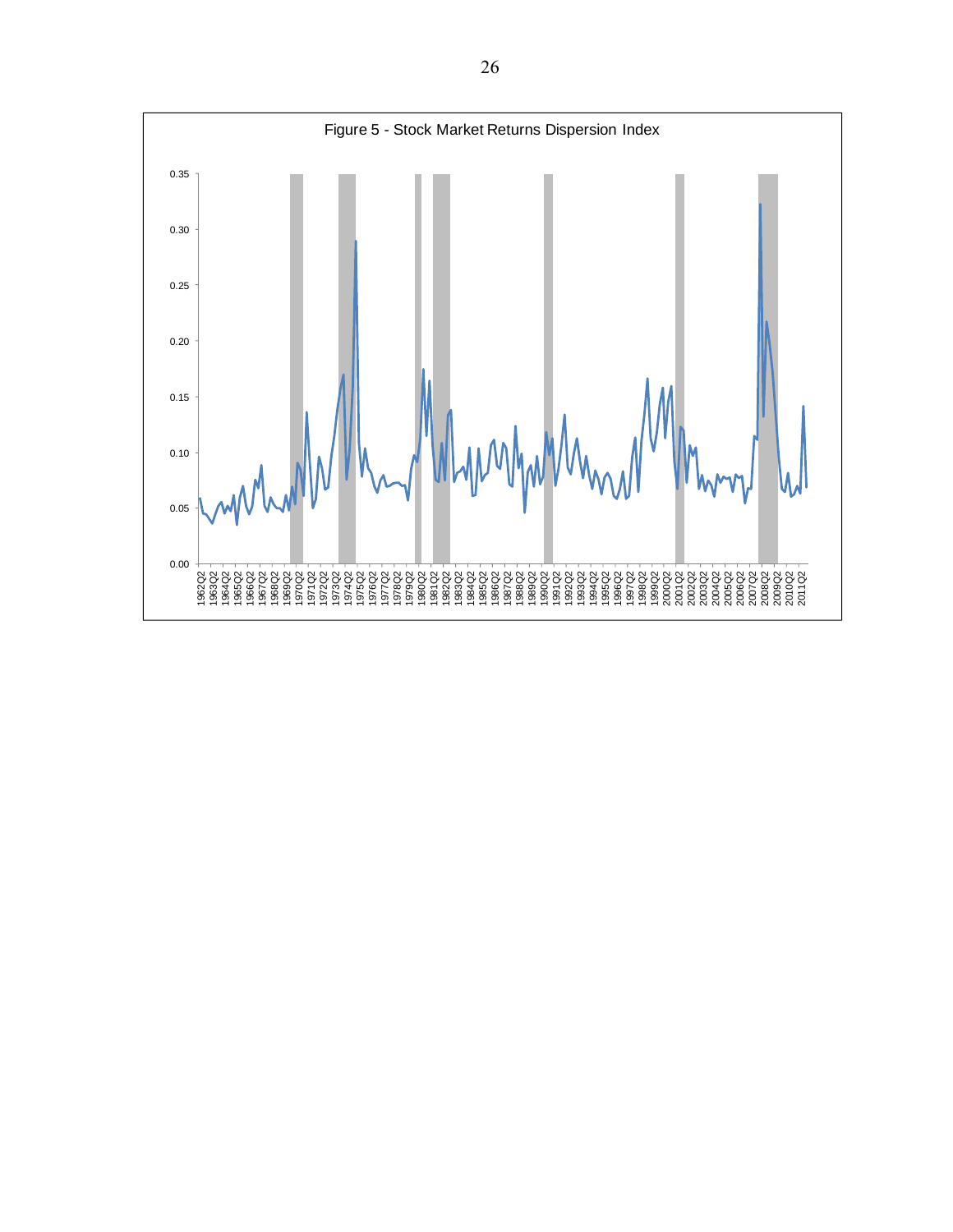

Figure 6 - Impulse-Response Figures for Unemployment (Univariate model)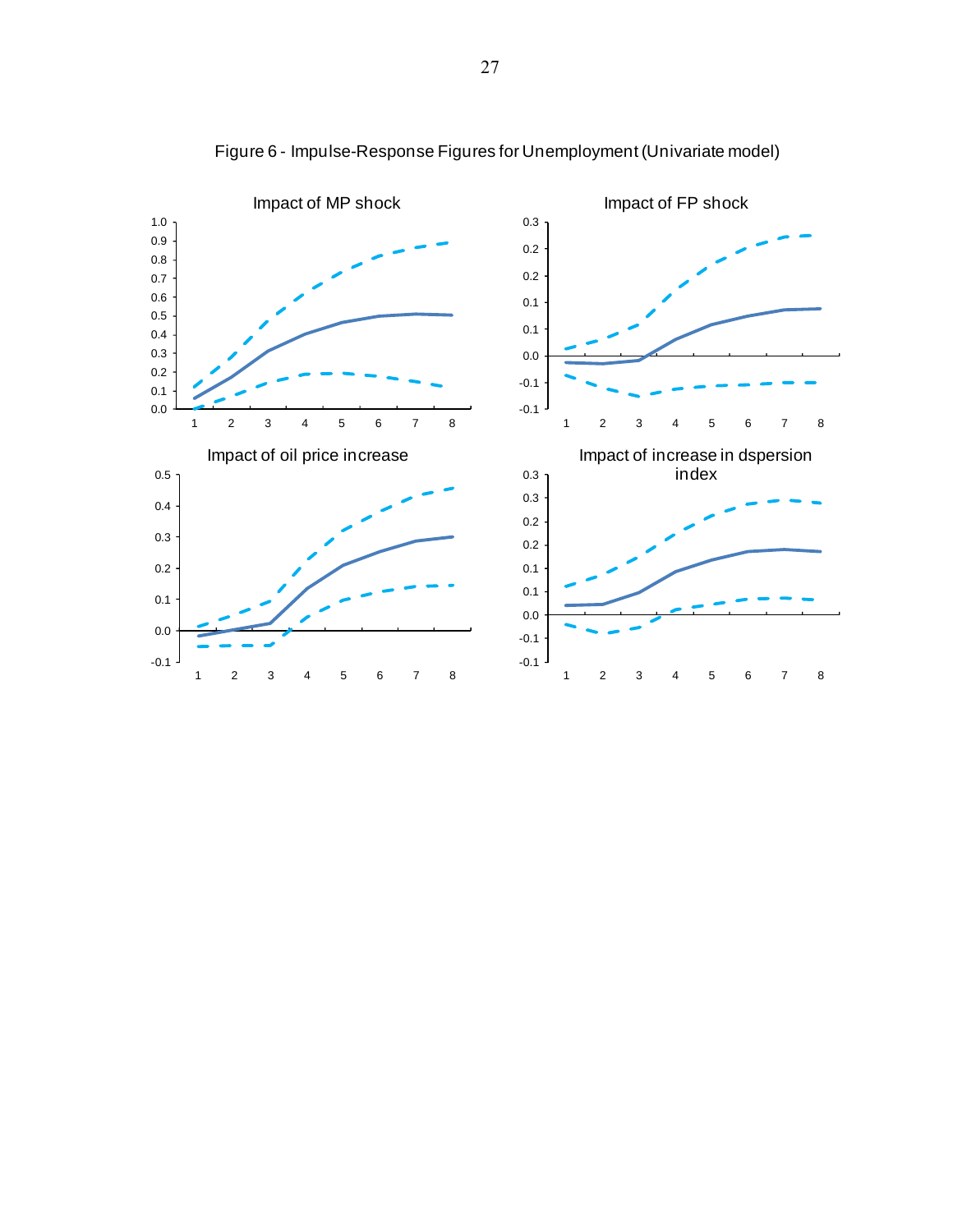

Figure 7 - Impulse-Response Figures for Long-Term Unemployment (Univariate model)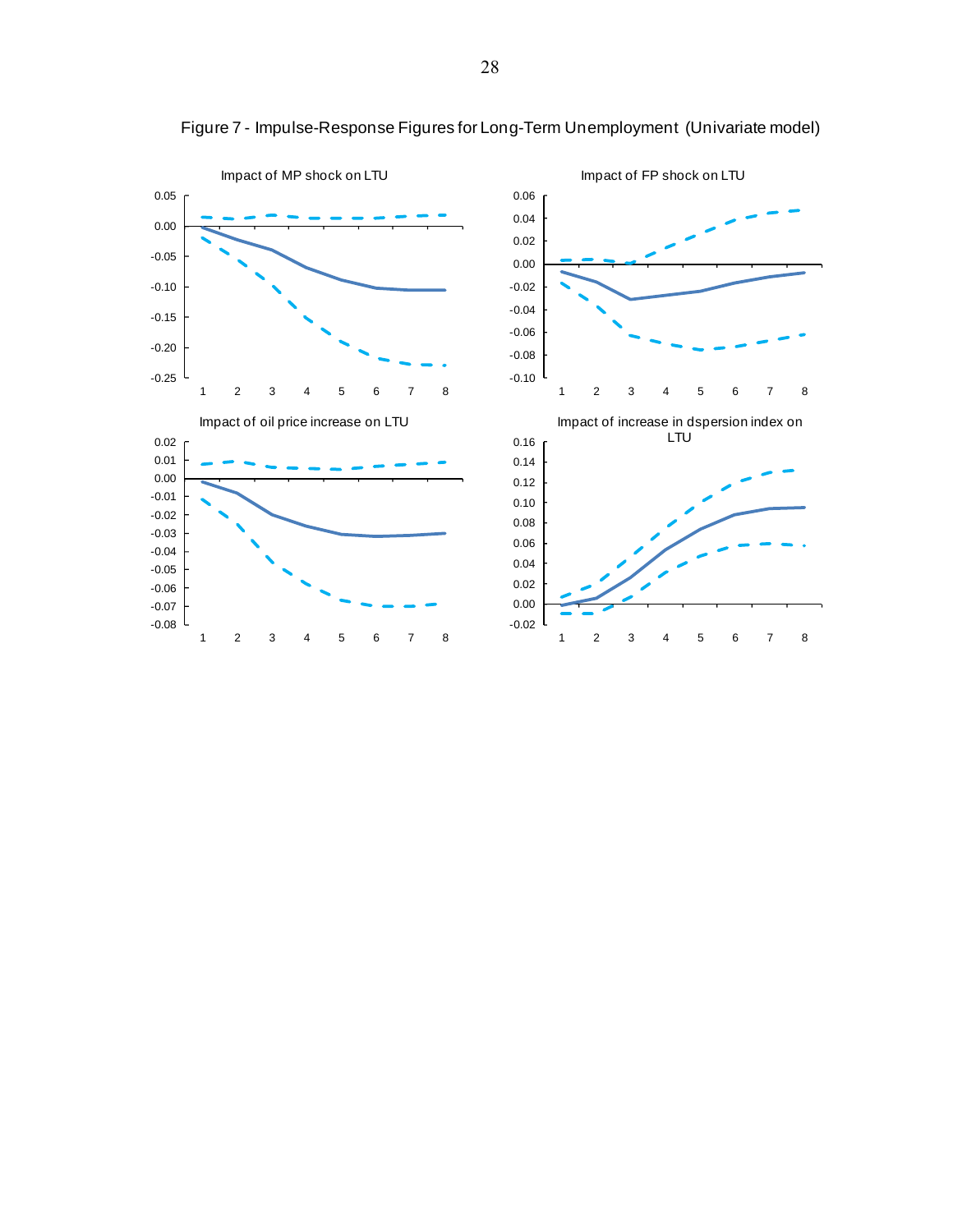

Figure 8 - Impulse - Response Figures for Unemployment (VAR)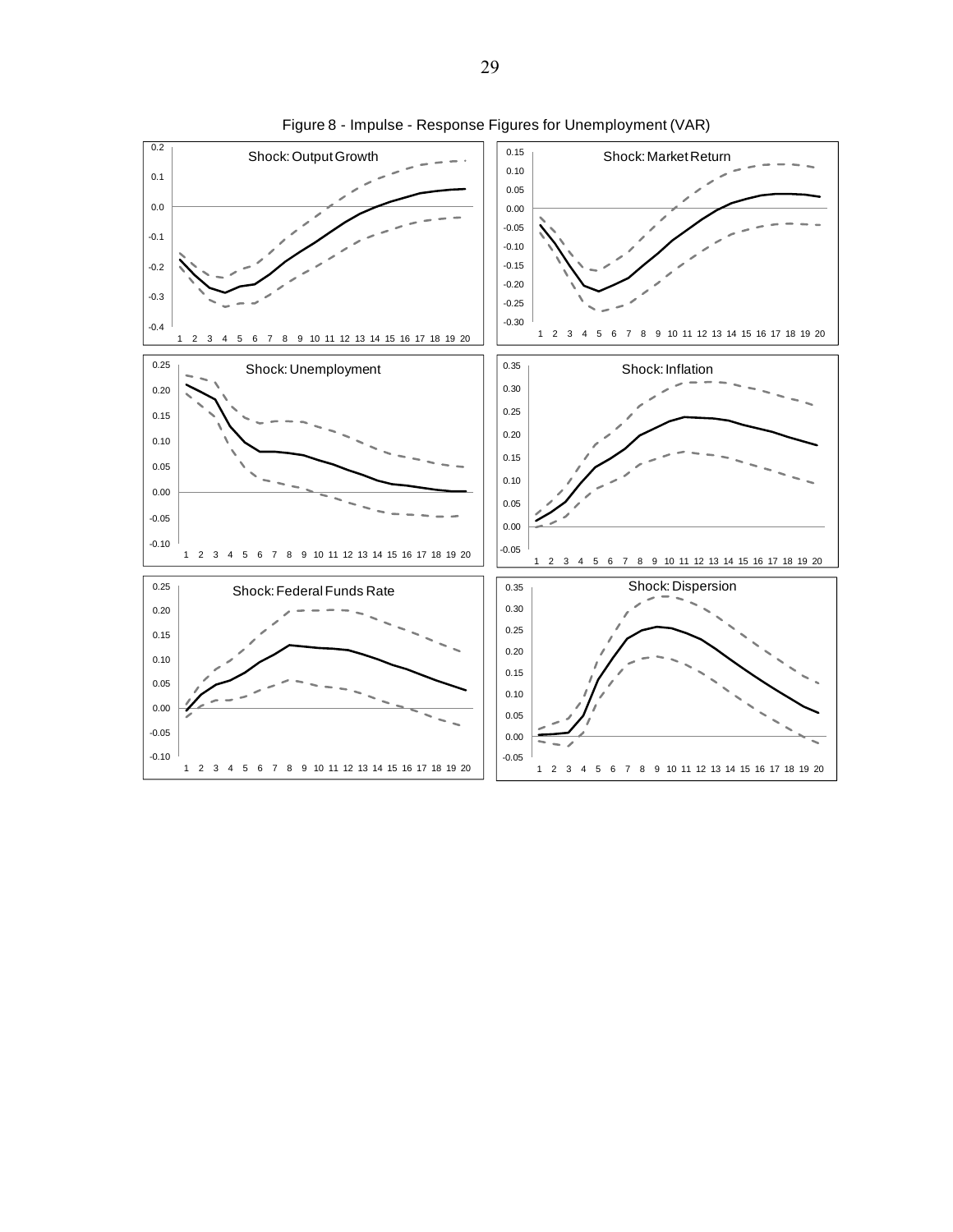

Figure 9 - Impulse - Response Figures for Long-Term Unemployment (VAR)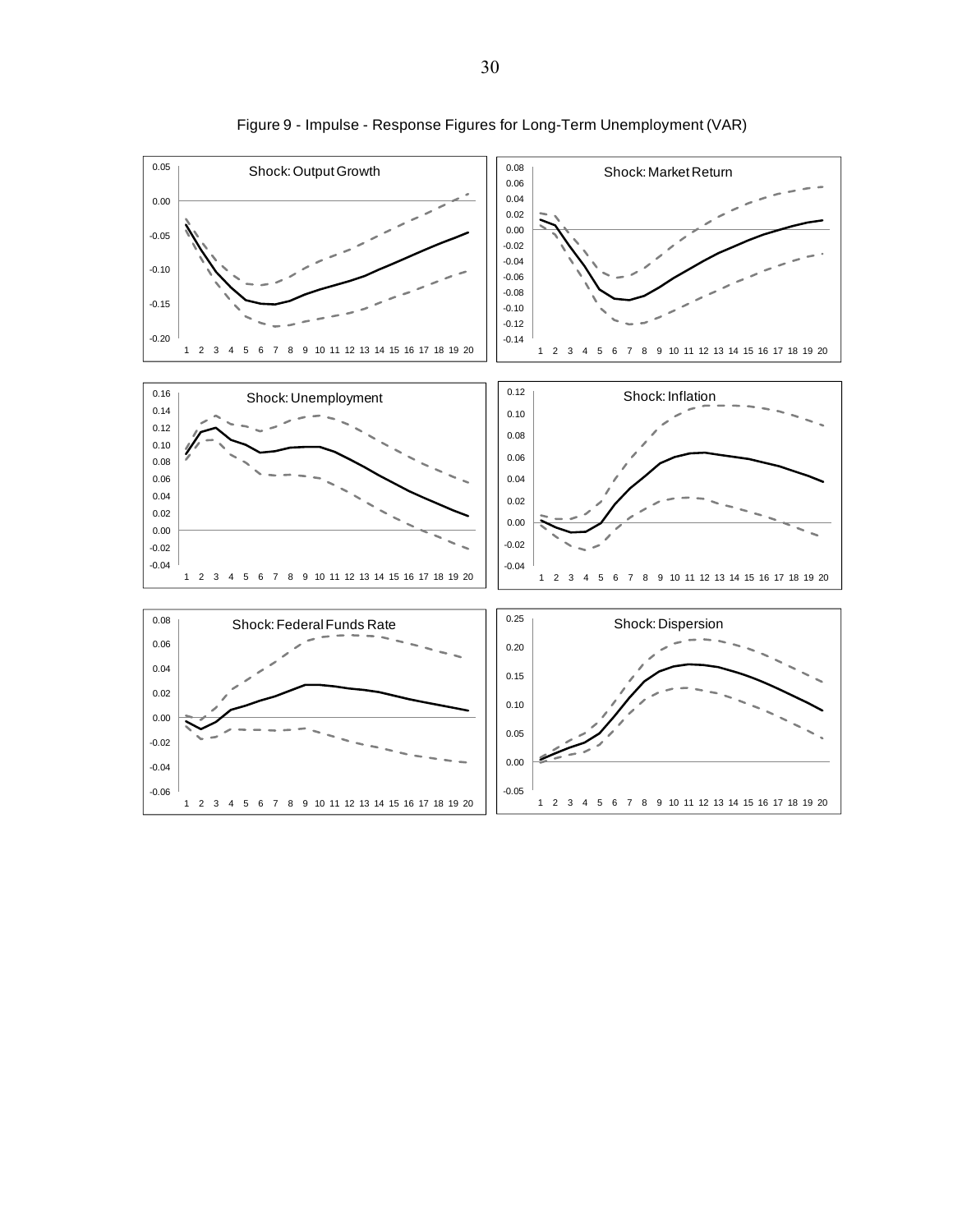

Figure 10 - Variance of Unemployment

Figure 11 - Decomposition of Long-Term Unemployment During the Great Recession

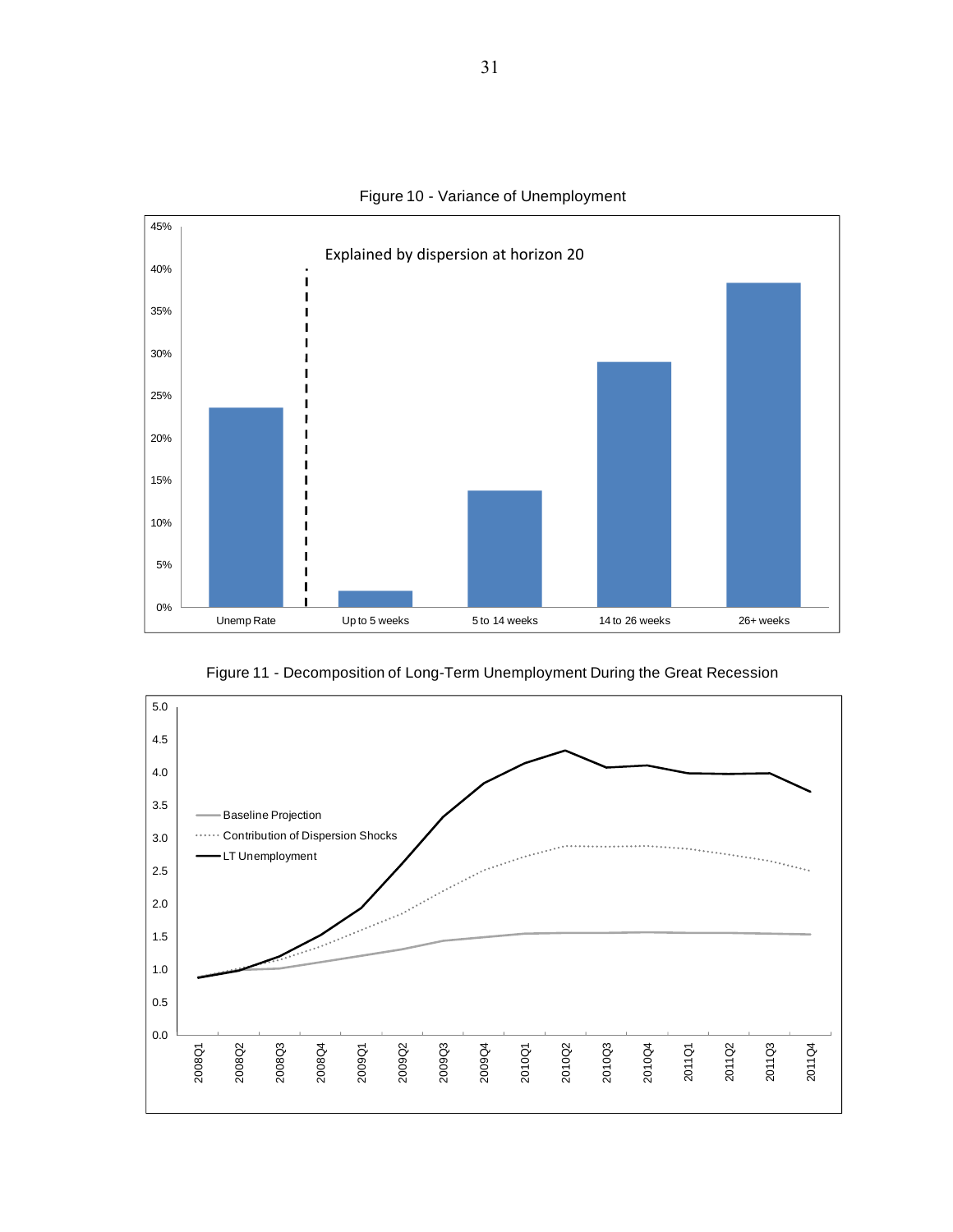

Figure 13 - Comparing Long-Term Unemployment Responses to Dispersion and Uncertainty Shocks

![](_page_31_Figure_2.jpeg)

Figure 12: Dispersion Index and the Uncertainty Index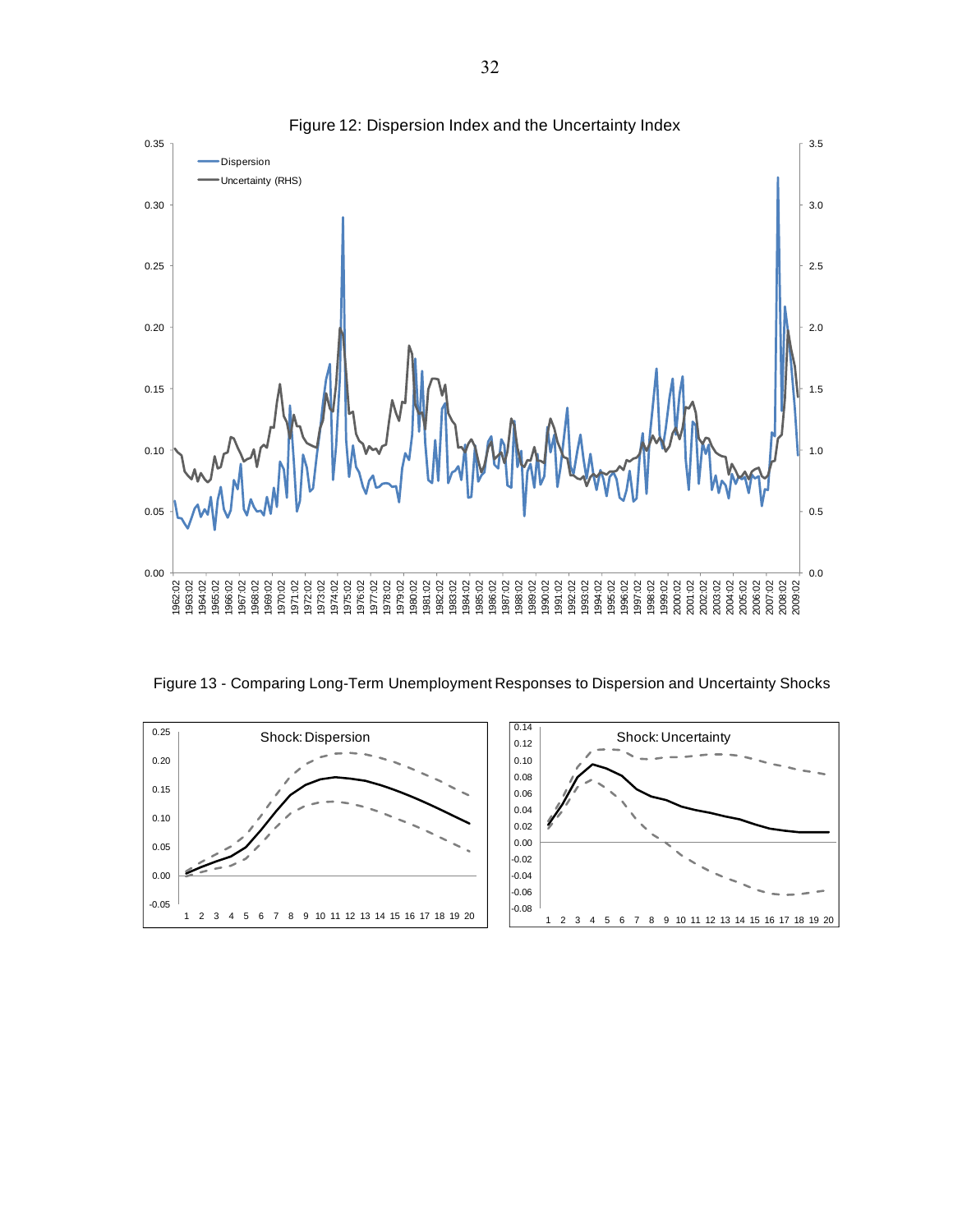![](_page_32_Figure_0.jpeg)

# Figure 14 - Variance of Unemployment

![](_page_32_Figure_2.jpeg)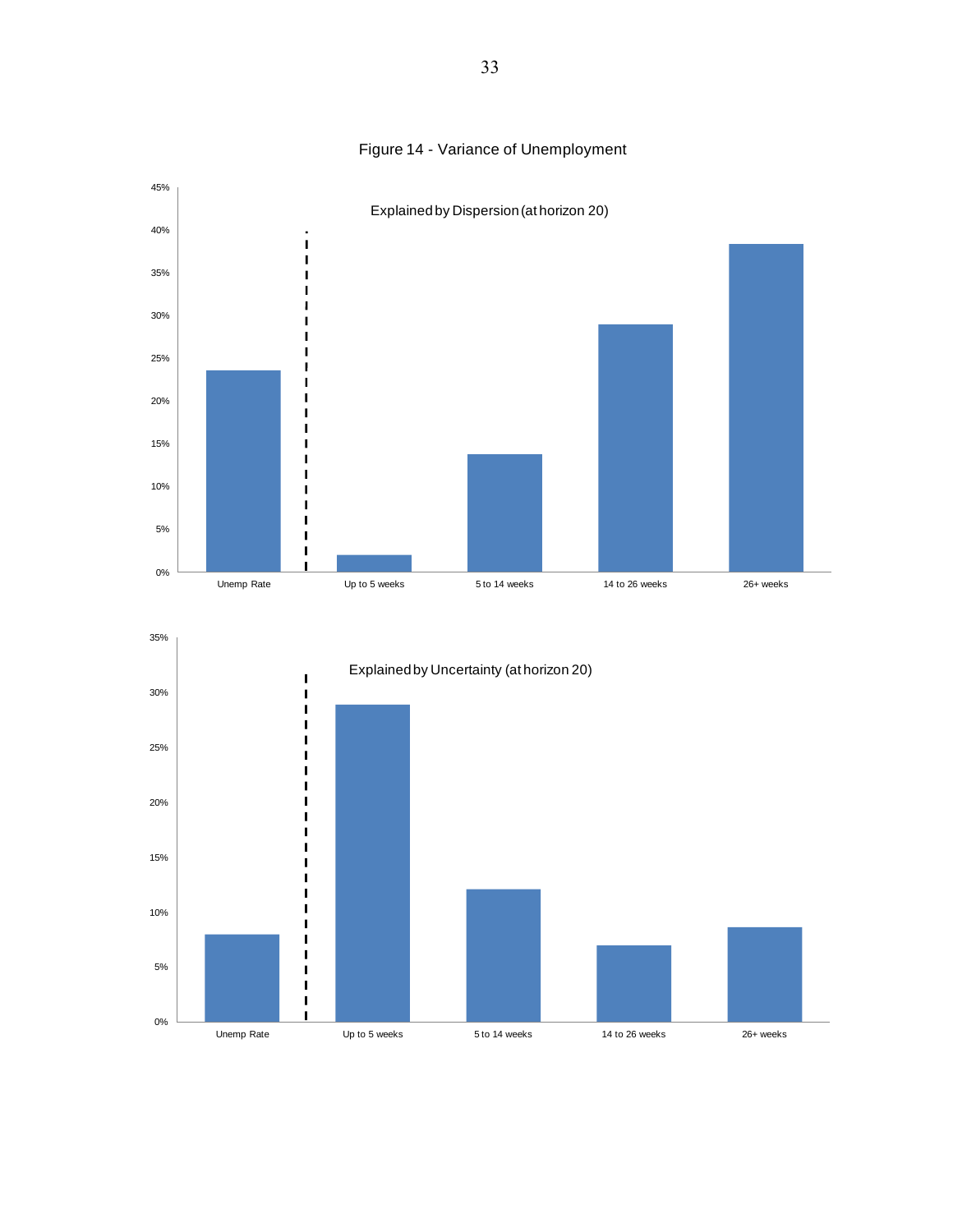![](_page_33_Figure_0.jpeg)

Figure 15 - Impulse-Response Figures for Unemployment (Panel Var model)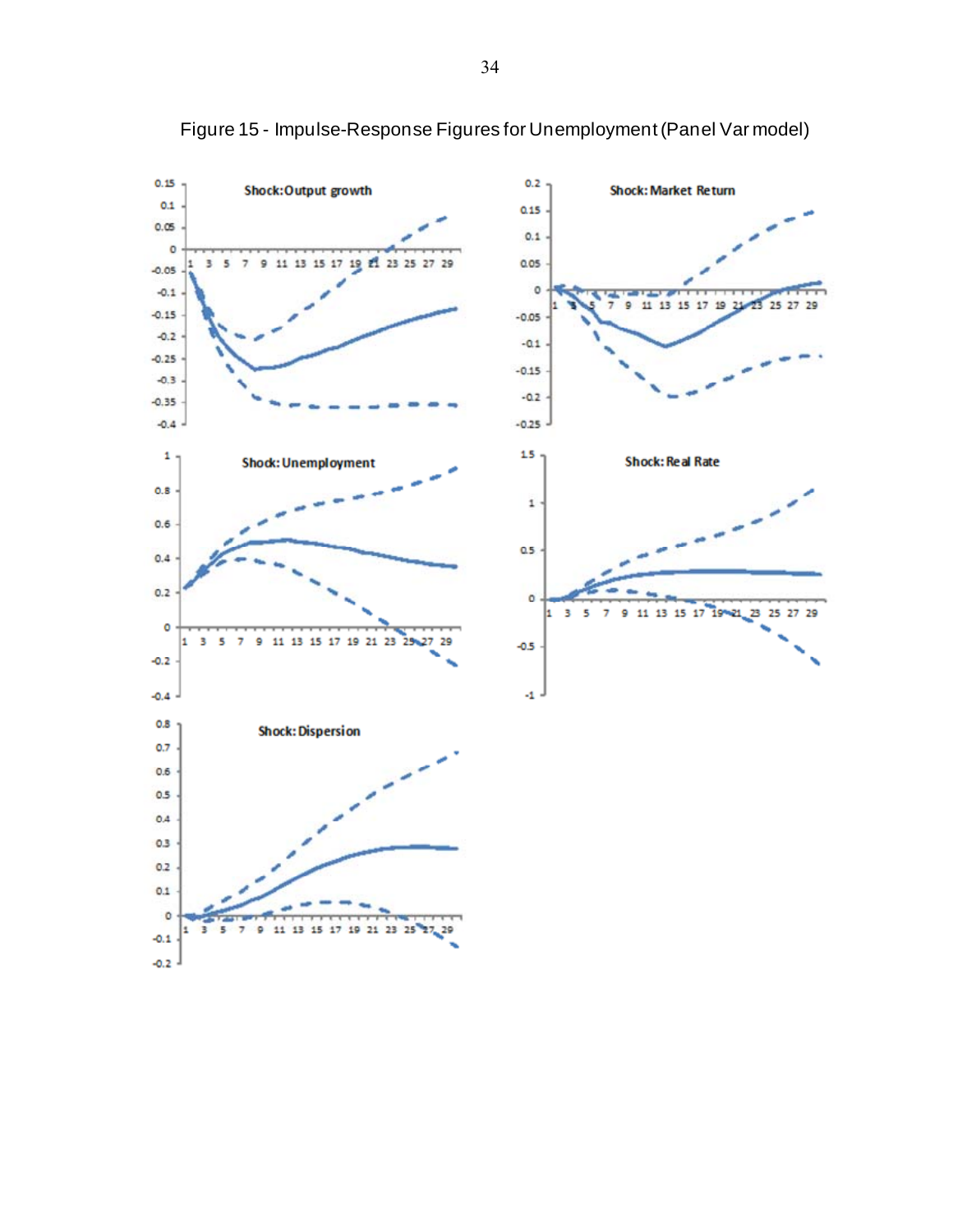| Horizon<br>(Quarters) | Growth | Return | Market Unemployment<br>Rate | Inflation | Fed<br>Funds<br>Rate | Dispersion |
|-----------------------|--------|--------|-----------------------------|-----------|----------------------|------------|
| 5                     | 49.2%  | 15.0%  | 31.6%                       | 2.4%      | 1.2%                 | 0.5%       |
| 10                    | 35.7%  | 17.0%  | 14.0%                       | 11.8%     | 4.6%                 | 16.9%      |
| 20                    | 22.6%  | 10.8%  | 8.8%                        | 27.6%     | 6.6%                 | 23.5%      |

Table 1

Forecast‐error variance decomposition for the unemployment rate

Table 2

Forecast-error variance decomposition for the long-term unemployment rate

| Horizon    | Growth | Market<br>Return | Long-Term<br>Unemployment Inflation |      | Fed<br>Funds | Dispersion |
|------------|--------|------------------|-------------------------------------|------|--------------|------------|
| (Quarters) |        |                  | Rate                                |      | Rate         |            |
| 5          | 37.0%  | 3.3%             | 57.1%                               | 0.2% | 0.2%         | 2.2%       |
| 10         | 39.9%  | 10.7%            | 27.6%                               | 1.8% | 0.6%         | 19.5%      |
| 20         | 31.1%  | 6.3%             | 18.5%                               | 5.1% | 0.8%         | 38.3%      |

Table 3

Forecast-error variance decomposition for the long-term unemployment rate -

| Augmented system      |        |        |                        |      |       |                        |       |
|-----------------------|--------|--------|------------------------|------|-------|------------------------|-------|
|                       |        | Market | Long-Term              |      | Fed   |                        |       |
| Horizon<br>(Quarters) | Growth | Return | Unemployment Inflation |      | Funds | Uncertainty Dispersion |       |
|                       |        |        | Rate                   |      | Rate  |                        |       |
| 5                     | 24.1%  | 4.2%   | 48.5%                  | 0.6% | 0.2%  | 19.9%                  | 2.4%  |
| 10                    | 25.1%  | 13.0%  | 23.1%                  | 2.2% | 0.4%  | 8.1%                   | 28.2% |
| 20                    | 18.3%  | 9.6%   | 16.9%                  | 9.3% | 2.3%  | 5.7%                   | 37.9% |

| Forecast-error variance decomposition for unemployment rate - International Panel |        |               |              |               |            |  |  |
|-----------------------------------------------------------------------------------|--------|---------------|--------------|---------------|------------|--|--|
| Horizon                                                                           |        |               |              | Real Interest |            |  |  |
| (Quarters)                                                                        | Growth | Market Return | Unemployment | Rate          | Dispersion |  |  |
| 10                                                                                | 15.2%  | 0.8%          | 75.3%        | 7.6%          | 1.1%       |  |  |
| 20                                                                                | 12.8%  | 1.1%          | 66.1%        | 12.0%         | 8.0%       |  |  |
| 40                                                                                | 11.4%  | 0.7%          | 57.0%        | 13.0%         | 17.9%      |  |  |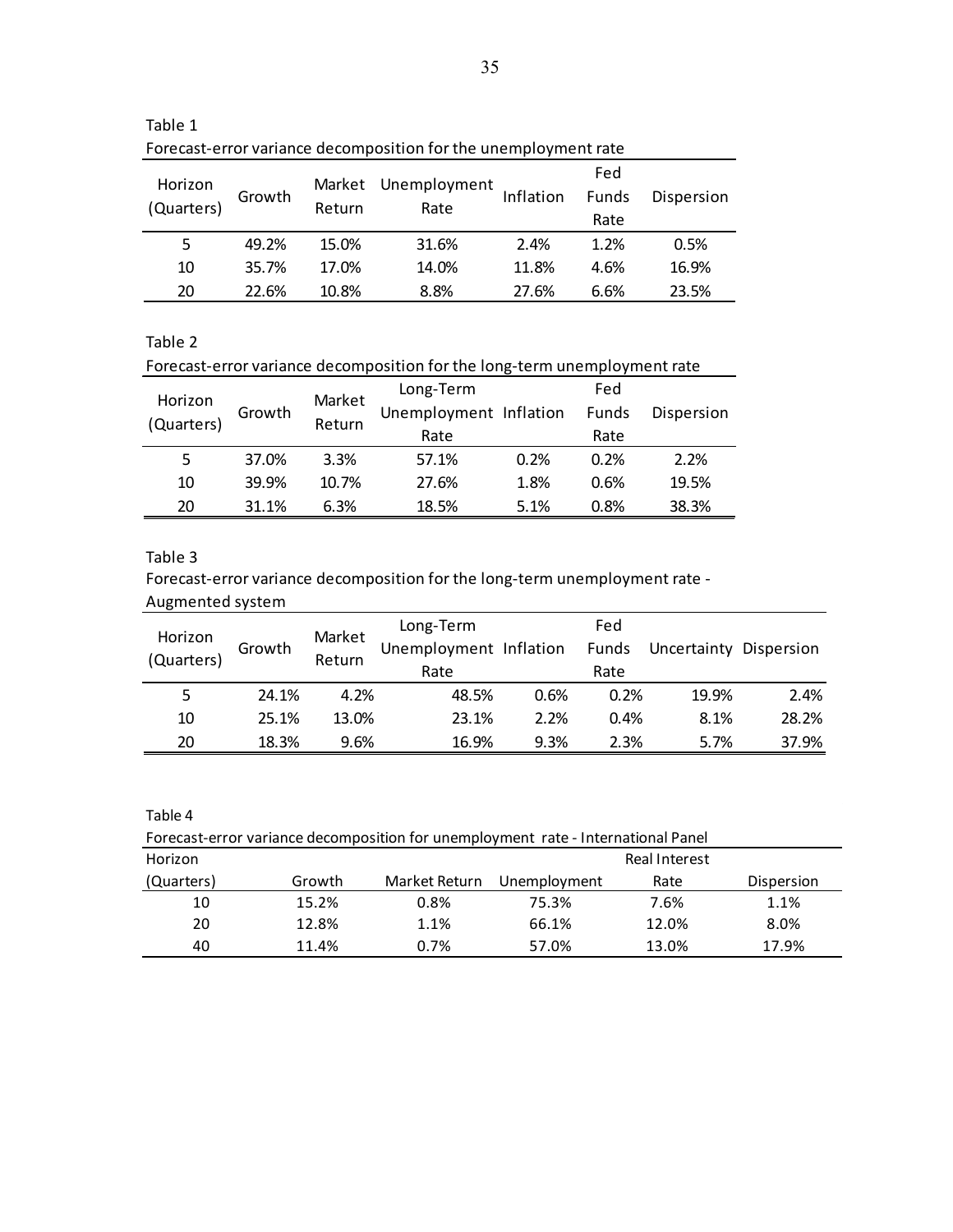#### **REFERENCES**

Abraham, Katharine, and Lawrence Katz. 1986. "Cyclical Unemployment: Sectoral Shifts or Aggregate Disturbances?" Journal of Political Economy 94, pp. 507–522.

Aaronson, Daniel, Rissman, Ellen R., and Sullivan, Daniel G., 2004, "Can Sectoral Reallocation Explain the Jobless Recovery?" Economic Perspectives, Federal Reserve Bank of Chicago.

Barnichon, Regis, Figura, Andrew, 2010. "What Drives Matching Efficiency? A tale of Composition and Dispersion." Finance and Economics Discussion Series, Federal Reserve Board, 2011-10.

Barnichon, Regis, Elsby, Michael, Hobijn, Bart, and Aysegul, Sahin, 2010. "Which Industries are Changing the Beveridge Curve?" Federal Reserve Bank of San Francisco, Working Paper 2010-32.

Barro, Robert J. 1986. "Comment on 'Do Equilibrium Real Business Theories Explain Postwar U.S. Business Cycles?'" NBER Macroeconomics Annual 1, pp. 135–139.

Beaudry, Paul, and Portier, Franck, 2004. "Stock Prices, News and Economic Fluctuations." NBER Working Paper No. 10548.

Benjamin, Daniel and Levis Kochin, 1979. "Searching for an Explanation of Unemployment in Interwar Britain," Journal of Political Economy, vol. 87, no. 3.

Bernanke, Ben, and Alan Blinder. 1992. "The Federal Funds Rate and the Channels of Monetary Transmission." American Economic Review (September) pp. 901–921.

Black, Fisher. 1995. Exploring General Equilibrium. Cambridge: MIT Press.

\_\_\_\_\_\_\_\_\_\_. 1987. Business Cycles and Equilibrium. New York: Basil Blackwell.

Blanchard, Olivier. 2006. "European Unemployment: The Evolution of Facts and Ideas," *Economic Policy*, 45(1), pp. 5-59.

and Lawrence Summers. 1986. "Hysteresis and the European Unemployment Problem," *NBER Macroeconomics Annual* 1, Cambridge:MIT Press, pp. 15-78.

Bloom, Nicholas, 2009. "The Impact of Uncertainty Shocks" *Econometrica* (May), pp. 623- 85.

Bloom, Nicholas, Max Floetotto and Nir Jaimovich, 2010, "Really Uncertain Business Cycles," Stanford University, working paper.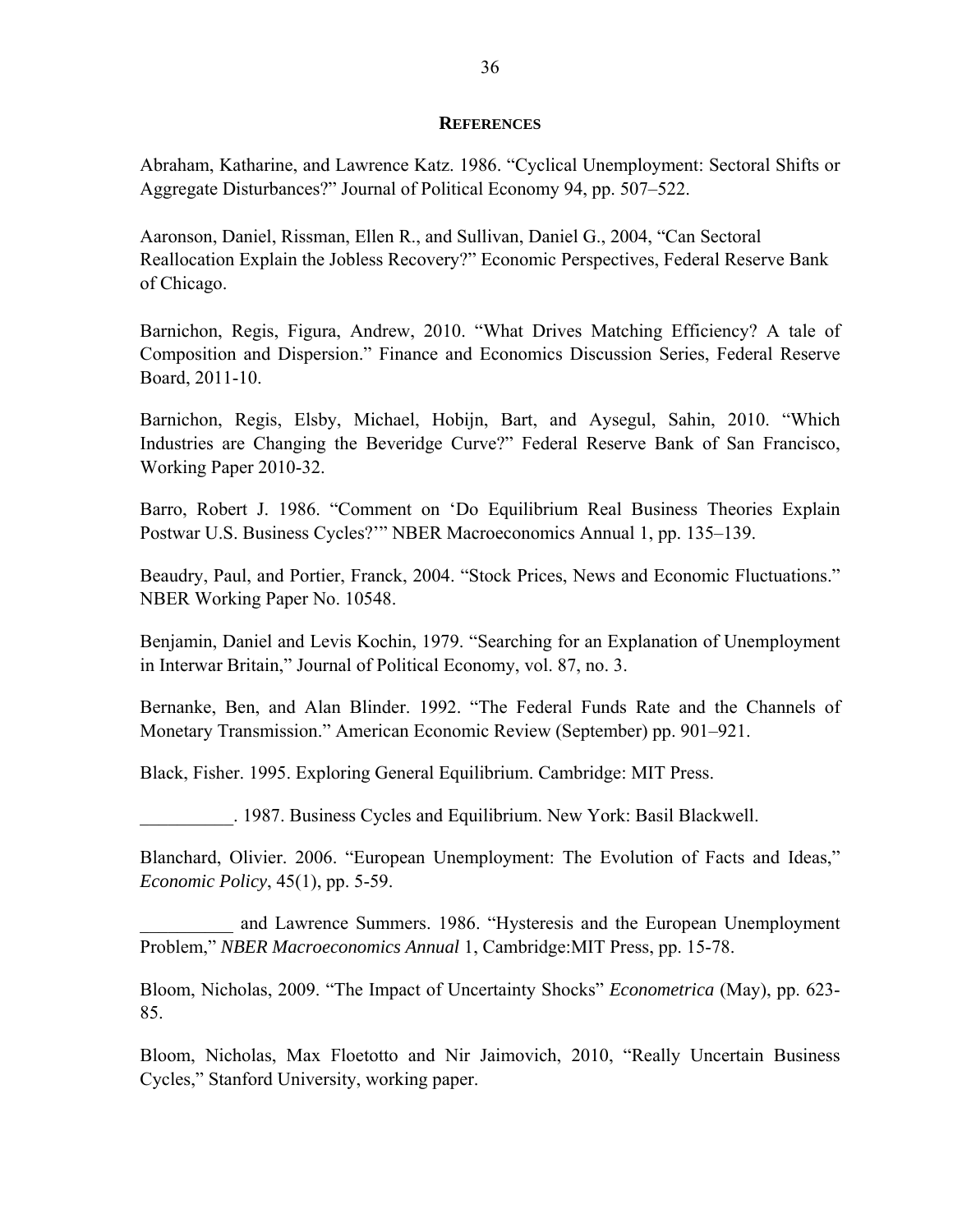Brainard, Lael, 1992. "Sectoral Shifts and Unemployment in Interwar Britain," NBER Working Paper No. W3980.

Brainard, Lael, and David Cutler. 1993. "Sectoral Shifts and Cyclical Unemployment." Quarterly Journal of Economics, pp. 219–243.

Cerra, Valerie, and Sweta Chaman Saxena, 2008, "Growth Dynamics: The Myth of Economic Recovery," American Economic Review, Vol. 98(1), pp. 439-57.

Clague, Ewan, 1935. "The Problem of Unemployment and the Changing Structure of Industry," Journal of the American Statistical Association, vol. 30, no. 189, Supplement, pp. 209-14.

Daly, Mary, Hobijn, Bart, and Valleta, Rob, 2011. "The Recent Evolution of the Natural Rate of Unemployment." Federal Reserve Bank of San Francisco, Working Paper 2011-05.

Davis, Steve. 1985. "Allocative Disturbances and Temporal Asymmetry in Labor Market Fluctuations." Working Paper. University of Chicago Graduate School of Business.

Elsby, Michael, Hobijn, Bart, and Aysegul, Sahin, 2010. "The Labor Market in the Great Recession." Brookings Panel on Economic Activity, March, 2010.

Estevao, Marcello and Evridiki Tsounta, 2011, "Has the Great Recession Raised U.S. Structural Unemployment?", forthcoming IMF Working Paper.

Fackler, James and W. Douglas McMillin. 1998. "Historical Decomposition of Aggregate Demand and Supply Shocks in a Small Macro Model." Southern Economic Journal 64: 648- 664.

Fortin, Mario, and Araar, Abdelkrim. 1997. "Sectoral Shifts, Stock Market Dispersion and Unemployment in Canada." Applied Economics, Vol. 29, Issue 6, 1997, pp. 829-839.

Gallipoli, Giovanni and Gianluigi Pelloni. 2008. "Aggregate Shocks vs. Reallocation Shocks: An Appraisal of the Literature." Rimini Center of Economic Analysis, Working Paper No. 27-08.

Groshen, Erica and Simon Potter, 2003, "Has Structural Change Contributed to a Jobless Recovery?" Federal Reserve Bank of New York, Current Issues in Economics and Finance, Vol. 9, Number 8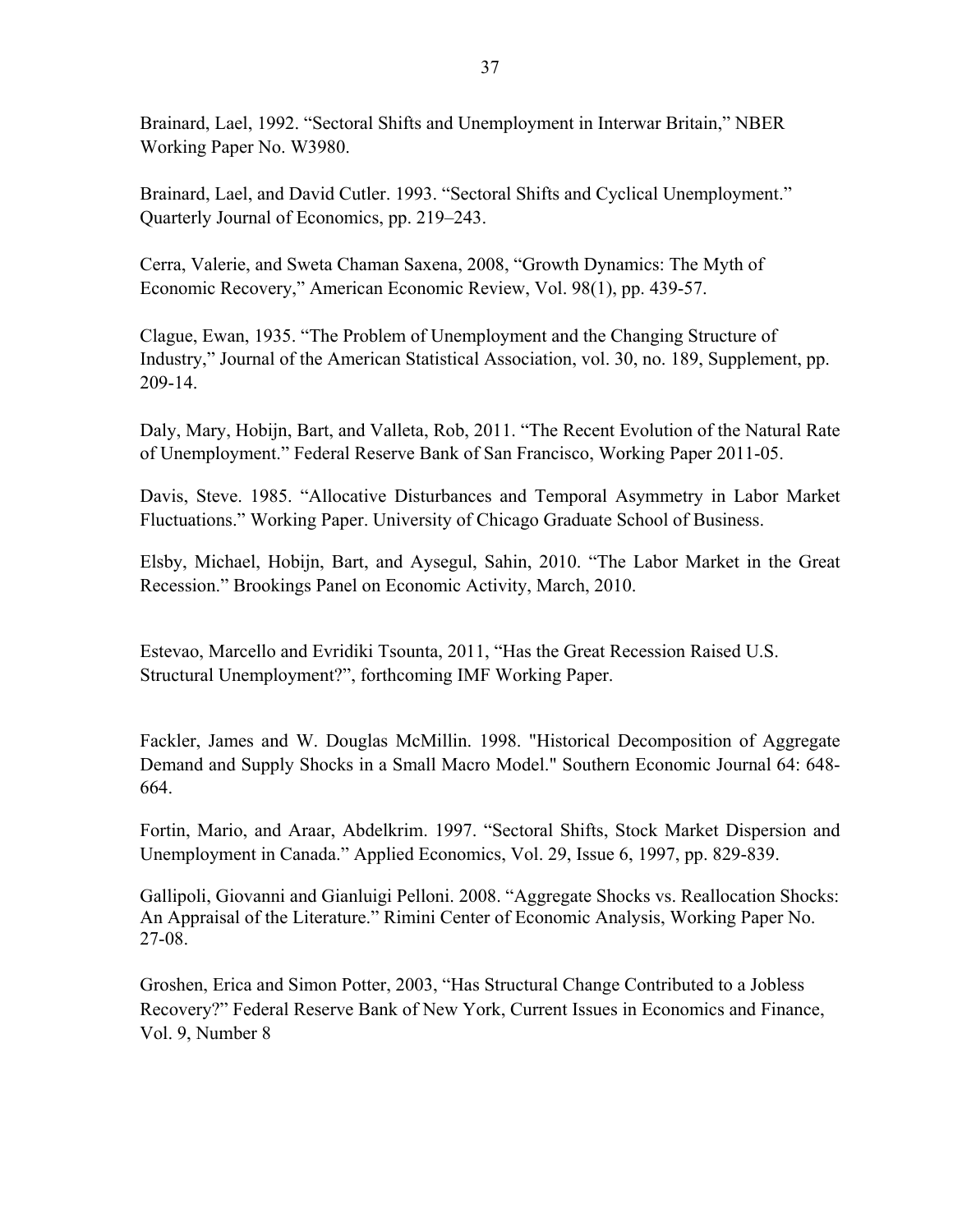IMF, 2010, Unemployment Dynamics During Recessions and Recoveries: Okun's Law and Beyond (R. Balakrishnan, M. Das and P. Kannan), Chapter 3, World Economic Outlook, Spring 2010.

Kirkegaard, Jacob Funk, 2009, "Structural and Cyclical Trends in Net Employment over U.S. Business Cycles, 1949-2009: Implications for the Next Recovery and Beyond," Peterson Institute for International Economics, WP 09-5.

Kocherlakota, 2010, "Inside the FOMC," Speech at Marquette, Michigan, August 17.

Krugman, 2010, "Debunking the Structural Unemployment Myth," New York Times, September 28.

Lilien, David. 1982. "Sectoral Shifts and Cyclical Unemployment." Journal of Political Economy 90, pp. 777–793.

Loungani, Prakash. 1986. "Oil Price Shocks and the Dispersion Hypothesis." Review of Economics and Statistics (August) pp. 536–539.

\_\_\_\_\_\_\_\_\_\_, Mark Rush, and William Tave. 1990. "Stock Market Dispersion and Unemployment." Journal of Monetary Economics (June) pp. 367–388.

\_\_\_\_\_\_\_\_\_\_ and Bharat Trehan. 1997. "Explaining Unemployment: Sectoral vs. Aggregate Shocks." Federal Reserve Bank of San Francisco *Economic Review*, pp. 3-15.

\_\_\_\_\_\_\_\_\_\_, Richard Rogerson, and Yang Hoon Sonn. 1989. "Unemployment and Sectoral Shifts: Evidence from PSID Data." Working Paper. University of Florida.

Love, Inessa, Zicchino, Lea, 2006. Financial Development and Dynamic Investment Behavior: Evidence from Panel VAR. The Quarterly Review of Economics and Finance, Vol. 46(2), pp 190-210.

Lutkepohl, H. 2005. "New Introduction to Multiple Time Series Analysis.", Springer-Verlag, Berlin.

Nason, James and Shaun Vahey, 2006, "Interwar U.K. unemployment: the Benjamin and Kochin hypothesis or the legacy of "just" taxes?", Federal Reserve Bank of Atlanta, Working Paper 2006-04.

Phelan, Christopher & Trejos, Alberto, 2000. "The aggregate effects of sectoral reallocations," Journal of Monetary Economics, vol. 45(2), pp. 249-68, April.

Romer, Christina, and David Romer. 1989. "Does Monetary Policy Matter: A New Test in the Spirit of Friedman and Schwartz," NBER Macroeconomics Annual, pp. 121–170.